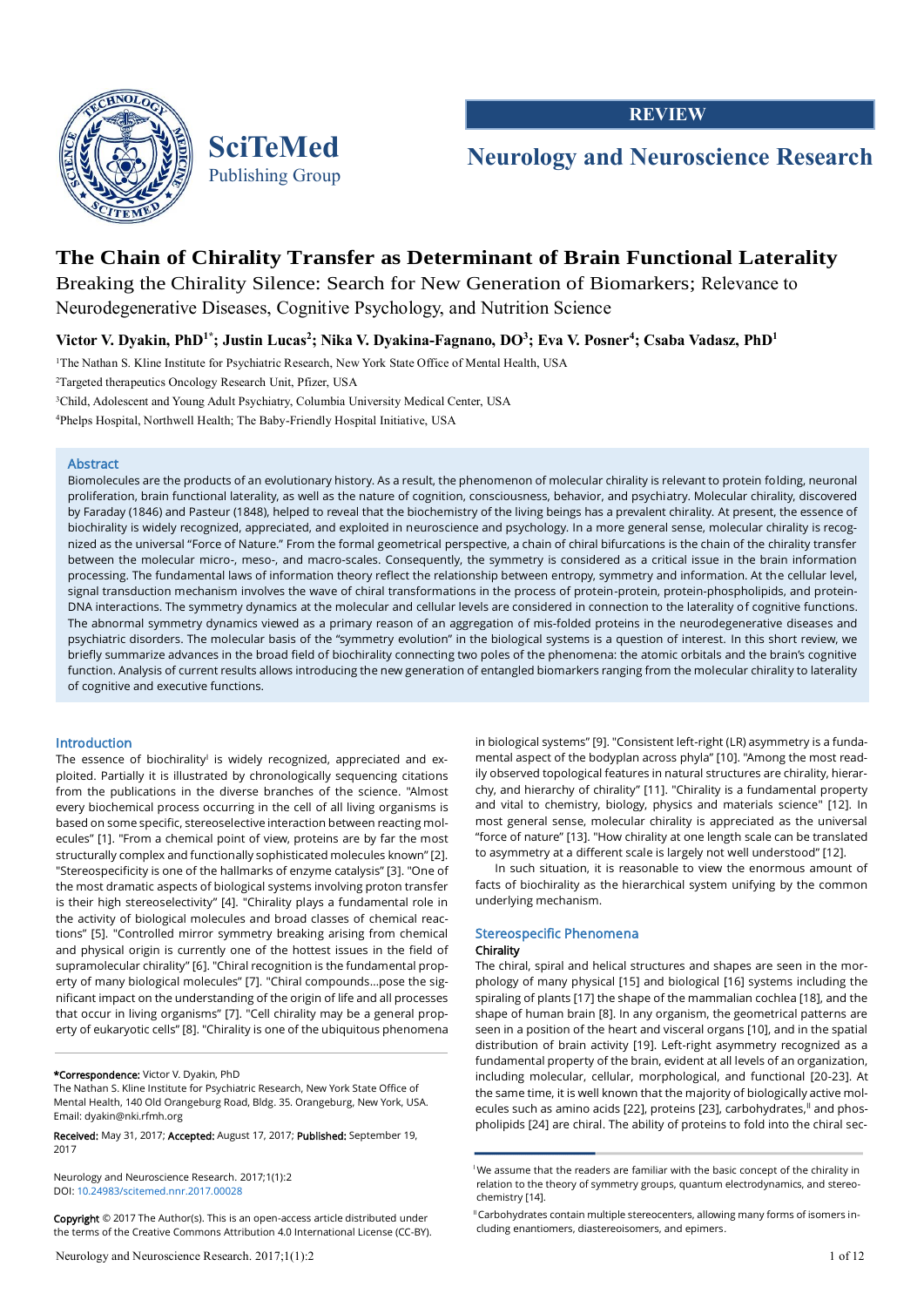ondary, tertiary, and higher-ordered structures assumed to be responsible for their prominent role in the chirality transformation events. The members of protein family known for chirality related functions include enzymes<sup>III</sup> [25], cytoskeleton molecular complex [26], amylogenic proteins [27,28], trans-membrane proteins – ligand complex [29], drugs<sup>IV</sup> [30,31], and antibiotics<sup> $V$ </sup> [32,33]. For the purpose of our review we will restrict our attention mostly to the proteins and phospholipids.

#### Chirality Prevalence (Amino Acids, Sugars, Phospholipids, Water)

Most of the bio-compounds have prevalent chirality (phenomenon of homochirality).<sup>VI</sup>

AMINO ACIDS/PROTEINS. Among more than 700 naturally occurring amino acids only 20 are involved in the proteins synthesize. All of the alpha-amino acids are chiral (exept glicine). The essential chiral amino acids are L-configurations<sup>VII</sup> ("left-handed"). The amino acids stereo-chemistry is the major determinant of protein chirality. It is meaningful that the spatial configuration of amino acids in the organic world, as a rule, is governed by enzymes (i.e. proteins) [25]. The evolution known plays a pivotal role in the mechanism of protein folding. Chiral proteins, as the principal constituents of neuronal cells, provide molecular machinery for the lateralized brain cognitive functions.

SUGARS. The sugars are D-configurations ("right-handed").

PHOSPHOLIPIDS. The majority of the membrane phospholipids<sup>VIII</sup> is right-handed, but in the archaea (single-celled organisms) membrane they are left-handed [24,34]. Furthermore, the membrane phospholipids are right-handed [24,34] but in an archaea (single-celled organism) $\mathbb{X}$ membrane, they are left-handed.

WATER. The water molecules (H2O) as the main constituent of the living organism are in the scope of our consideration. In a homogeneous, achiral environment, the H2O molecules possess neither a chiral center nor a helical conformation that can cause spontaneous chirality effects. Accordingly, many assume (at first glance) that water falls apart from phenomenon bio-chirality. However, this view was challenged by studies that devote more close attention to the dynamics of water structure in the chiral environment (proteins, phospholipids, polysaccharides) and dynamics of chirality. In the variety of the "inhomogeneous" situations, water molecules dynamically participate in chirality-related effects. Among such conditions, we can point on the aggregation of water molecules into clusters [38], interaction with magnetic bio-proteins [39], contact with the solid/gel/liquid surface [40], interaction with the chiral solutes [41,42], and dehydration synthesis of proteins (via covalent bonds of amino-acids). In particular, it was shown that structured water exhibits a chirality adapted from DNA [43]. The presence of hydrophobic, hydrophilic, and intermediate groups in the amino acids and phospholipids contributes to the variety pathways of spatial arrangement. The body of accumulated evidence (despite the variety of distinct pathways) suggests some common causal agent in the chain of events from the molecular chirality to the origin of body/brain morphology and function. This "universal agent" is the spatial relationships between the objects linked to the fundamental geometrical patterns of space and force fields.

#### Biological Evolution as a Chain of Chiral Bifurcations

The pathway of life can be perceived as an "increasing chemical and physical complexity" [44,45]. In a more particular sense, the biological evolution considered as the chain of chiral bifurcations [46].

The symmetry effects propagate from the level of molecular spatial

transformations, intracellular /cross-membrane molecular transport, cell motility, to the higher hierarchical level of the spatial organization such as the cell proliferation [47], immune defense, environmental chemistry [49], motor behavior, brain cognitive functions, human psychology [50], psychiatry [48,51-53]. The symmetry effects play a critical role in food preparation [54,55], pharmaceutical industry [56,57], design of molecular devices (biosensors and information processing units. Symmetry is considered the critical issue in the theory of information processing and the design of artificial intellect<sup>x</sup> [58]. The hierarchy of biological structural organization arms an organism with the abilities of adequate response to environmental challenges of differential time-space ranks.

#### Origin of Biological Homochirality

The homochirality is usually associated with bio-molecular objects (distinct from non-biological objects). There is an objective reason for this specificity. The biological homochirality known to be essential for the molecular recognition, protein replication, post-translational modification, and degradation processes.

The origin of homochirality in biology is the subject of much debate. The emotional view on bio-chirality is frequently associated with an expression such as a symmetry breaking, <sup>XI</sup> enigma, puzzle, or mystery. More rational scientific approaches exhibit some degree of uncertainty, but always are ready to move forward along with the newly-coming objective evidence. After works of Prelog, the discussion of an origin and maintenance of homochirality was shifted from the intuitive, emotional domain to the ground of scientific facts [59]. The cumulative advance in chiral physics, chemistry, and mathematics sheds light on the phenomenon of chirality in general and on biological homochirality in particular. Several decades ago Frank developed the mathematical modelXII for the spontaneous autocatalytic reaction as the mechanism for the evolution of homochirality [60,61]. Recently it was shown that the origin of molecular homochirality could be attributed to the non-equilibrium state of biological systems. The Vester-Ulbricht hypothesis, based on the interaction of the left-handed electrons (present in beta-radiation) with biological materials which preferentially destroyed one of the two enantiomer, was the first step in the right direction [62,63]. This hypothesis was successfully tested experimentally [64]. The sensitivity of molecular chirality to external determinants becomes one of the most productive ideas. The classic experiment of Viedma reveals that the bulk and dispersed solid state crystals show different dynamics of solid-liquid phase transition, which, under certain conditions, can be utilized to achieve an enantiomeric preference [65]. The following studies of the chirality dynamics in the solid-liquid phase system leads to several models presumably providing the mechanism implicating for the origin of biochirality. Among them is the model based on the different solubility of homochiral and heterochiral crystals [66] and "chiral amnesia" model [67,68]. The review of current hypothesizes on the biological homochirality in connection with the recent discovery of the interstellar chiral molecule can be found in multiple sources [10,44,69-71]. The new finding reveals the fundamental significance of the symmetry transfer (1) and symmetry-associated phase transitions (2) in resolving the origin of biological homochirality [44,70,72]. Among them are the chiral recognition/selection during the self-assembly of proteinmimic macro-anions [73], chiral recognition in the transmitter-receptor interactions [74], the chirality-induced conformation of the cell membrane lipid rafts<sup>XIII</sup> [75,76], and the phase-transfer chiral catalysis<sup>XIV</sup> [77]. The chiral catalysis is productively utilized for symmetry-asymmetry

III The enzymes determine the crystallization of chiral amino acids [25] and the "handedness" (chirality) of the proteins during catalytic synthesis.

<sup>&</sup>lt;sup>IV</sup> The enantiomers of a drug, as a rule, are differing in potency, toxicity, and behavior in biological systems.

<sup>V</sup>The advance in enantio-separation of the antibiotics reveals the significance of chirality in their biological activity [32,33].

VI Phospholipids and cholesterol both contain chiral carbon atoms and could themselves mediate stereoselective effects [35].

VII Brain tightly regulates the balance between the levels of right- and left-handed amino acids for proper structure of functional proteins [22,36,37].

VIII It is essential to know that homochirality is always relative (not absolute). There are many examples in nature where polypeptide topologies use both: L- and D-amino acids [36,37]

<sup>&</sup>lt;sup>IX</sup> Archaea are classified as microbes (single-celled prokaryotes).

<sup>&</sup>lt;sup>X</sup>It is notable that the design of an intelligent human-made sensing system is based on the discrimination of the object chirality and the use of chiral shape-defined polymers such as the dynamic helical polymers [58].

XI At the molecular level, the term "symmetry breaking" refers to the imbalance between two enantiomers.

XII The main idea is that a substance acts as a catalyst in its own self-production and at the same time acts to suppress synthesis of its enantiomer.

XIII It has been suggested that the chiral nature of cholesterol plays a role in the process of the bud formation [85].

XIV The variety of intracellular chemical reactions is mediated by seospecific enzymes. Many catalytic mechanisms require stereospecific deprotonation and reprotonation steps [77]. The L-amino acid active center is the primary determinant of catalytic activity. Thus, L-amino acid actively transfer chirality to the stereospecific enzyme activities [77].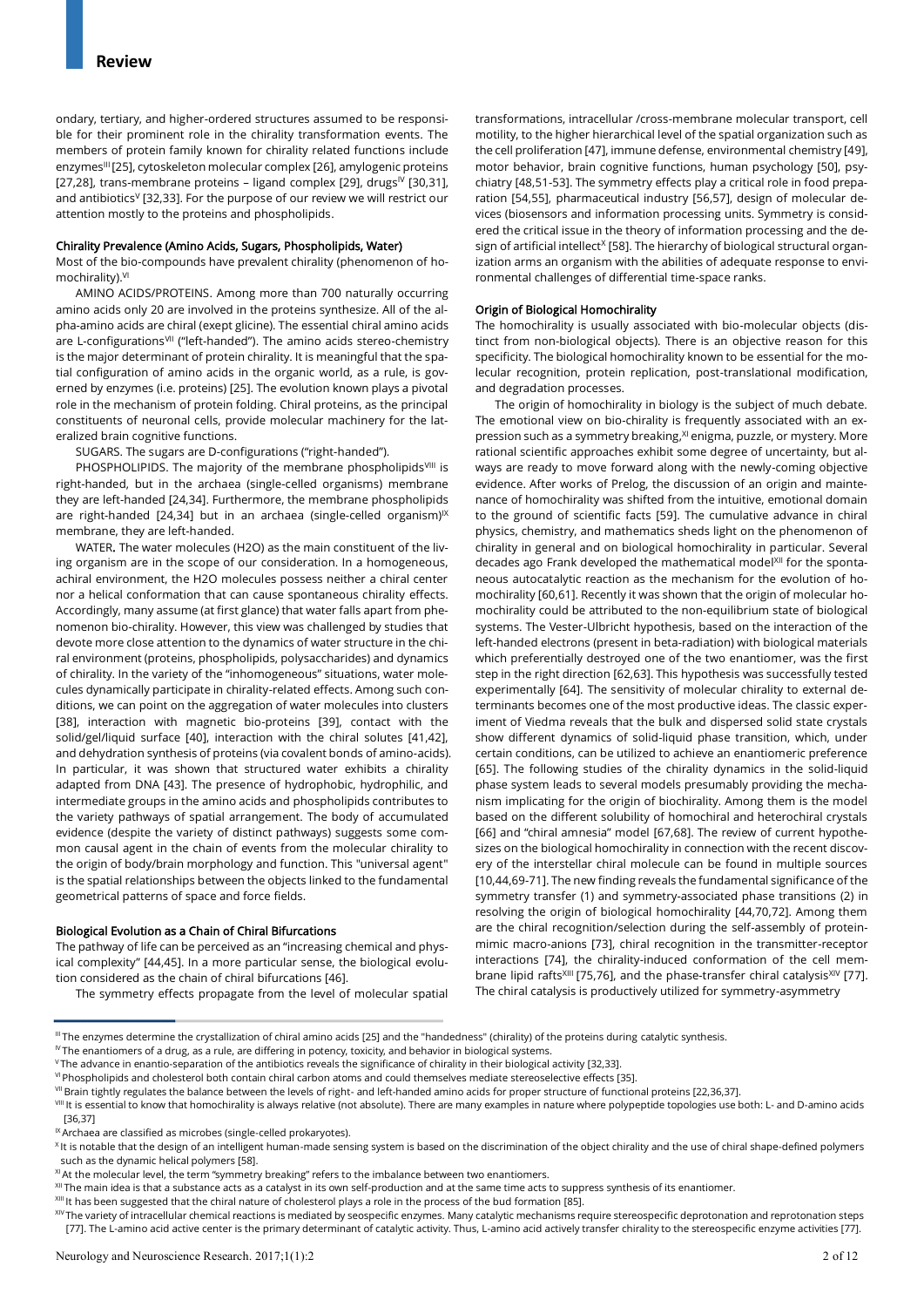transformations in biochemistry [78]. The phenomenon of chirality is common to all aspects of animal life and body/brain morphology, including the internal organs, the sensory systems, the central nervous system, and behavior. In particular, it pertains to sensory perception [79], motorbehavior [80], and food consumption [54]. All of the arguments related to the origin of the biological homochirality, including terrestrial [44] and extraterrestrial [81,82] are based on the common and experimentally proved effects. The sensitivity of chiral molecules to the internal, external, and mutual (internal-external) physical (objective) parameters [83]. While you can find discussions of the many particular local physical parameters, in the majority of current reviews, you will almost never find discussions about of the global parameters, such as the chirality of space-time evident in the physical systems [83,84].

#### Transformation of Bio-Chirality

Symmetry transformation is traditionally considered to be the spontaneous processes accompanying all of the molecular interactions (phase separation and phase transition), including symmetry breaking and molecular folding in relation to information minimization or symmetry maximization [86]. The symmetry dynamics at the molecular level are frequently considered to be the mechanism responsible for the laterality of cognitive functions. Thus, the laterality and hemispheric asymmetry should be regarded as the indispensable attributes of the brain. The molecular basis of the symmetry evolution in biological systems is the question of interest. Current evidence suggests that integration of the internal and external determinants [84], as well as global and local signaling pathways, is necessary for orienting the diverse levels of structure with respect to the body/brain axes [87-89]. In particular, the integration is evident in the hierarchical chirality transformation accompanying the planar cell polarity $X^V$ in the epithelium, sensory organs [90], XVI and the brain morphology [89].

#### Dynamic Organic Reactions

The spatial interpretation of molecular structures was advanced (1874) by the concepts of the tetrahedral orientation of carbon's four bonds by Van't Hoff and optical isomerism by Le Bel [91,92]. These ideas, in turn, gave rise to the stereochemistry of chiral stereoisomers. It was realized that the spatial orientation of different functional groups governs the patterns of specificity in chemical reactivity [93]. The interaction between the chiral and achiral components was widely studied in the biological organic reactions. The dynamics of organic reactions (in particular those that take place within the spatially ordered environment of an enzyme protein interaction) exhibit stereoselectivity and stereospecificity. The excellent review of the stereo-dynamic of chiral objects, including natural molecular structures and artificial molecular devices, can be found in [94]. It is notable, that both the stereoselectivity and stereospecificity are based on the recognition of the symmetry-related characters (such as polarity, chirality, and helicity). Thus, a conclusion such as "chiral recognition is the fundamental property of many biological molecules" is not surprising [7].

#### Diversity of Stereospecific Phenomena

The diversity of stereospecific (chiral) phenomena was observed in molecular structures including chirality recognition/sensing [95,96], chirality transfer [97], chirality/helicity induction [98-101], chirality amplification [102-104], chirality breaking [61,105], chirality conflict [106,107], helicity inversion [108-110], and chiral phase transitions<sup>XVII</sup> [111-114,116]. Progress in the studies of molecular chirality transformation is helpful in resolving three questions. First, what kind of determinants can provide a favor in the production of one enantiomer over the other? Second, what is the mechanism of intermolecular propagation and preservation of chirality? And third, what is the mechanism of chirality propagation from the molecular level to a higher degree of biological organization?

## Chiral Phase Transitions in Relation to Chirality Transfer

#### Physical System

Among the variety of the topological phase transitions [120-123] several sub-categories, including the order–disorder [118], chirality-related [119] and geometry-induced [120,123] transitions, were discovered. In condensed matter physics, phase transitions exhibit sensitivity to external physical parameters (pressure, fields, electro-magnetic radiation, sonication,<sup>XVIII</sup> and doping). The systematic study of these phenomena has revealed a new class of phase transitions, called "quantum phase transition (QFT)". Spontaneous QFTs take place at the mesoscopic level at zero temperature and are driven by the quantum fluctuations<sup>XIX</sup> (according to Heisenberg's uncertainty principle). For the two above facts, the sensitivity to external physical parameters and the concept of the spontaneous phase transitions are of great importance.

#### Biological Systems

In relation to the biological systems, the chirality of the sub-cellular structures (such as hair bundles) was observed in auditory and vestibular sensory neurons of vertebrates [87,118]. The phase transitions are the common effects, observed in the chiral molecules with pyramidal atomic centers such carbon and nitrogen. The frequency of a pyramidal inversion (tunnel quantum-mechanical effect) depends on the value of the energy barrier and set of external physicochemical factors. Chirality transfer from molecular to morphological level is observable in a diversity of physical objects as well as biochemical and synthetic materials [124,125]. The hierarchical propagation of chirality was found between the objects of different size, shape, and dimensionality [126]. The chirality breaking in the nonequilibrium systems (Bloch walls) was studied in magnetic materials [127]. Recent progress in the development the concept of "active fluids" reveals the chiral behavior of a class of nonequilibrium systems, which include bacterial suspensions of a bacteria, cytoskeleton proteins, and biological tissues. Even relatively simple combination of chiral and achiral stresses, leads to an "unprecedented range of complex motilities, including oscillatory swimming, helical swimming, and run-and-tumble motion" [128].

#### Chirality Transfer

#### Variety of Spatially Related Events

Among the variety of spatially related events, the phase transitions and the symmetry transformations are known as the most closely associated. We will focus mostly on the phenomena of the chirality transfer. The chirality transfer from the molecular to morphological scales was documented in nano-materials [124] and polymers [125]. The studies of the plant's growth reveal the "hierarchy of chirality" which transfers from the molecular (lower) levels to the macro-morphological (higher) level [130]. In our review, we explore what is currently known about how the molecular chirality is transformed into to the laterality of cognitive functions.

#### Sensitivity of Chirality Transfer to Internal, External, Local and Global Conditions

Symmetry transformation arising from chemical and physical origin is one of the hottest issues in the field of molecular chirality [5-8]. Before the further consideration it is essential to emphasize that hypothesis about the distinction between internal and external determinates in the living organism being very productive could become irrational in the form of an absolute opposition. The most convincing example of the link between external and internal factors is the function of a digestive system, which permanently transforms the external factors into the very internal. Pasteur (1861-1887) was the first who introduced an idea regarding an interaction between the polar physical fields (electrical, magnetic, electromagnetic, gravitational/mechanical) with atomic/molecular chirality [131]. He

<sup>&</sup>lt;sup>XV</sup> Planar cell polarity (PCP) "is driven by multiple global cues, including gradients of gene expression, gradients of secreted ligands, and anisotropic tissue strain" [117].

XVI The chirality of the sub-cellular structures (such as hair bundles) was observed in auditory and vestibular sensory neurons of vertebrates [87,118].

XVII The formation of supramolecular helicity is associated with the occurrence of new thermodynamic phases. The chirality related effects in thermotropic and lyotropic liquid crystals were demonstrated through the ferroelectricity [115]. The phase transitions were shown to be implicated in the effects of the chirality transformation and monochirality observed in the amino acids and proteins [119].

XVIII The sonication-induced chiral symmetry breaking events were observed during sol-gel phase transition [129].

 $XIX$  The quantum fluctuations are associated with Heisenberg's uncertainty principle.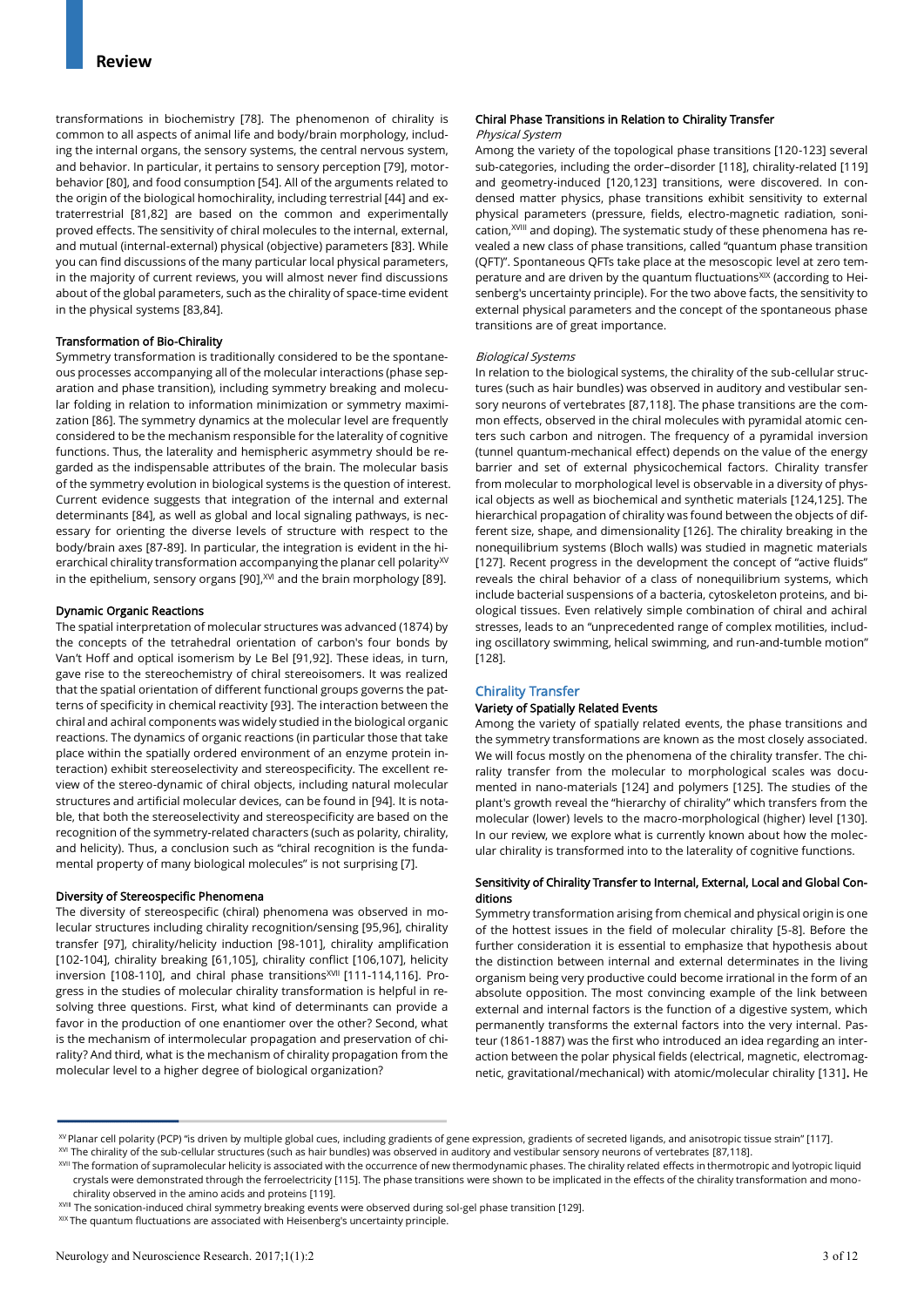was also the first who realize the fact of the chirality transfer from the molecular level to the level of macroscopic solid crystal [132]. The ideas were great, but the success was limited. Much later the empirical evidence of the role of the forces of nature on the chiral compounds was obtained. The early idea of Pasteur was supported by modern experimental capabilities [133,134]. Two essential facts were observed: the effect of magnetic field on the molecular chirality [135] and increased enzyme stereo specificity in the course of an enzyme/protein evolution [136,137]. Both results, accompanied by the discovery of the spontaneous [138] and induced chirality provided the tools to disclose the previously mysterious homochirality of life [139]. In particular an essential result was derived by Barron [140]. He demonstrated that supramolecular helices formed from achiral monomers have been controlled by applying the combination of the gravitational and rotational forces [140]. The transfer of stereochemical information (in the form of chirality and helicity) was observed between chiral and achiral constituents of the molecular complexes in general and of biological systems in particular [141-144]. The transfer of chirality from protein to the cellular and embryonic level was suggested in several studies [145,146]. The critical role of a molecular and cellular chirality as the determinants of LR asymmetric in the animal body, and functions has gradually emerged [8]. The explosive advance in the study of asymmetric catalysis over the last four decades has dramatically altered the view on the biomolecular chirality dynamics [147,148]. Before the era of chiral catalysis, the most common characteristic of the enantiomers was the absence or little difference in the chemical and physical properties. At present at the majority of publications related to chiral catalysis we can meet the statements like "enantiomers have different properties". Resent progress in the synthesis of the chiral compound associated with the study of the catalytic asymmetric reactions of carbonyl compounds, allow an understanding of the principles governing the dynamics of structural conformations in the amino acids and proteins of the living organisms [149]. Molecular chirality and correspondently a chirality transfer are recognized as sensitive to the broad range of modulators including the internal, external, localized, and diffused determinants. It is notable that molecular chirality exhibits sensitivity to all types of the chemical binding including ionic, covalent, and not-covalent [58].

The generation of chiral imbalance in the chiral molecular systems can occur spontaneously, due to intrinsic instability or induced by external factors [102]. In accordance with this instability, the chiral self-organization of molecular complexes is sensitive to the impact of many external factors including electrical (metal ions), magnetic, electromagnetic (photon), mechanical, and gravity force fields. The discovery of magnetically induced optical activity by Faraday was the first demonstration of the sensitivity of a molecular chirality to the physical parameters of an environment<sup>XX</sup> [150]. Since then, the sensitivity of the chiral objects to the environmental parameters has been explored at cosmological [151], molecular [152], atomic [57], and elementary particles levels [153]. Thus, it is reasonable to be aware that different molecular structure can have the same or different physical properties depending on the nature of the physical effect and chemical environment.<sup>XXI</sup> In the specific case of the stereoisomers interaction with an electromagnetic field, we have at last three different situations depending on the energy diapason (such as IR, UV and NMR spectra), and method used (such as the circular dichroism) [40]. The photons (chiral object itself) of different energy interact with the chiral components of the molecular complex (such as electron or proton) compromising its equilibrium spatial configuration. The recent discovery of the quantum chiral light–matter interaction offers fundamentally new functionalities for the charity transfer of the bio-molecular structure related to brain quantum information-processing capability [160]. The chiral molecules reveal the capability of the self-organization of the helical superstructures. The intermolecular interactions related to the modulation of chirality are the part of the supramolecular chemistry [161-165] and interfacial sciences [166,167]. The chiral sensing based on the concept of chirality transfer is of great importance.

#### Chain of Cirality Transfer

Several relatively new fields of science provide the bridge between dynamic chirality in solid matter physics and bio-chirality. The chirality transfer (or the transfer of handedness) is observed between organic and inorganic molecular structure [168]. The central point of these studies is the chirality transfer in the variety of forms.<sup>XXII</sup> Among them, we can mention the stereo-physics of liquid crystals [126] and chiral catalysis [169]. The modeling macroscopic chirality emerged from the chiral molecular elements is a challenge for theory, computations, and experiments [126]. Numerous experimental results demonstrate the transfer of chirality among different length scales ranging from dimensions of the elementary particles to the macro-scale (the length of the axon) [124]. In particular, it was shown that the chirality at the molecular scale (amino, acids, proteins, and polysaccharides) could be transferred to the macroscopic and macrolevel (neurofilaments and inorganic crystals) as shown in [168]. The issue of dimensionality in the chirality transfer effects is critical for brain information processing in the brain and artificial intelligence devices.<sup>XXIII</sup> The examples of macroscopic chirality are found in the plant kingdom, animal kingdom and all other groups of organisms.

#### Physical Systems

In the quantum spin systems, the symmetry-related phase transitions [78,154,155] and the transfer of the stereospecific (symmetry) characters XXIV [97,156] are well-known phenomena. The recent advance in the experimental and theoretical areas of many disciplines related to stereochemistry revealed the chirality-induction effects in the various inorganic materials with mono-chiral and hybrid-chirality structures including plasmonic, semiconducting, metal oxide and silica-based compounds [170]. The most prominent among the field-induced chirality effects are the following: Coulomb (near-field, dipolar), electromagnetic, and plasmonic mechanisms [171]. The chirality transfer from the spin-quantum system of elementary particles to the atomic structure level is an essential element of basic knowledge and serves as the necessary introduction to the understanding of the chemistry and biochemistry. The nuclei of atoms and associated electron system have an innate chirality. The chemical phenomena are viewed as associated with the chirality of electron system and nuclear<sup>XXV</sup> constituents [172]. The molecular chirality is the consequence of the chirality transfer from the dynamic complex of elementary particles. The transfer of molecular chirality from monomers to polymeric structures has been widely explored and utilized [173]. The advanced field of chiral photon–electron /proton interaction reveals the sensitivity of chiral objects to the physical environment. As a result of such sensitivity, chiral photonelectron/proton interaction offers fundamentally new functional opportunities for information transfer technology and info-processing systems. In particular, the non-reciprocal single-photon devices allow utilizing the quantum information processing based on the superposition of two operational states in chiral spin–photon system [160]. Thus, the stereo-specific effects, including the chirality transfer, are not the unique properties of the organic world.<sup>XXVI</sup> Quit contrary stereospecific effects are the universal and fundamental character of both organic and inorganic materials.

#### Biological Systems: Basic Set of the Chirality Transfer Levels

From the physical world chiral events diversity and complexity point of view our primary concern is the chain of the chirality transfer in biological

XXIV The process is frequently referred to as the chirality transfer.

<sup>&</sup>lt;sup>XX</sup> Following Faraday's discovery [150], Pasteur tried to grow chiral crystals in the presence of magnetic field [157].

XXI The NMR spectra of two stereoisomers can be identical or differ depending on the chirality of an environment (solvent).

XXII The effect of chirality transfer is routinely used in nuclear magnetic resonance spectroscopy for the discrimination of the molecular stereoisomers absolute configurations [158].

XXIII The chirality transfer from monomers to a polymer is widely used in plastic engineering [159].

XXV "All nuclei are innately chiral and, because electrons can penetrate nuclei, all atoms and molecules are likewise chiral" [172].

XXVI It is notable for the sake of our review that the spiral galaxies are the objects showing preferred chirality analogous to amino acids and sugars [175]. According to a contemporary view, the origins of the elementary particles and chemical elements are associated with the physical events at the galactic scale [176].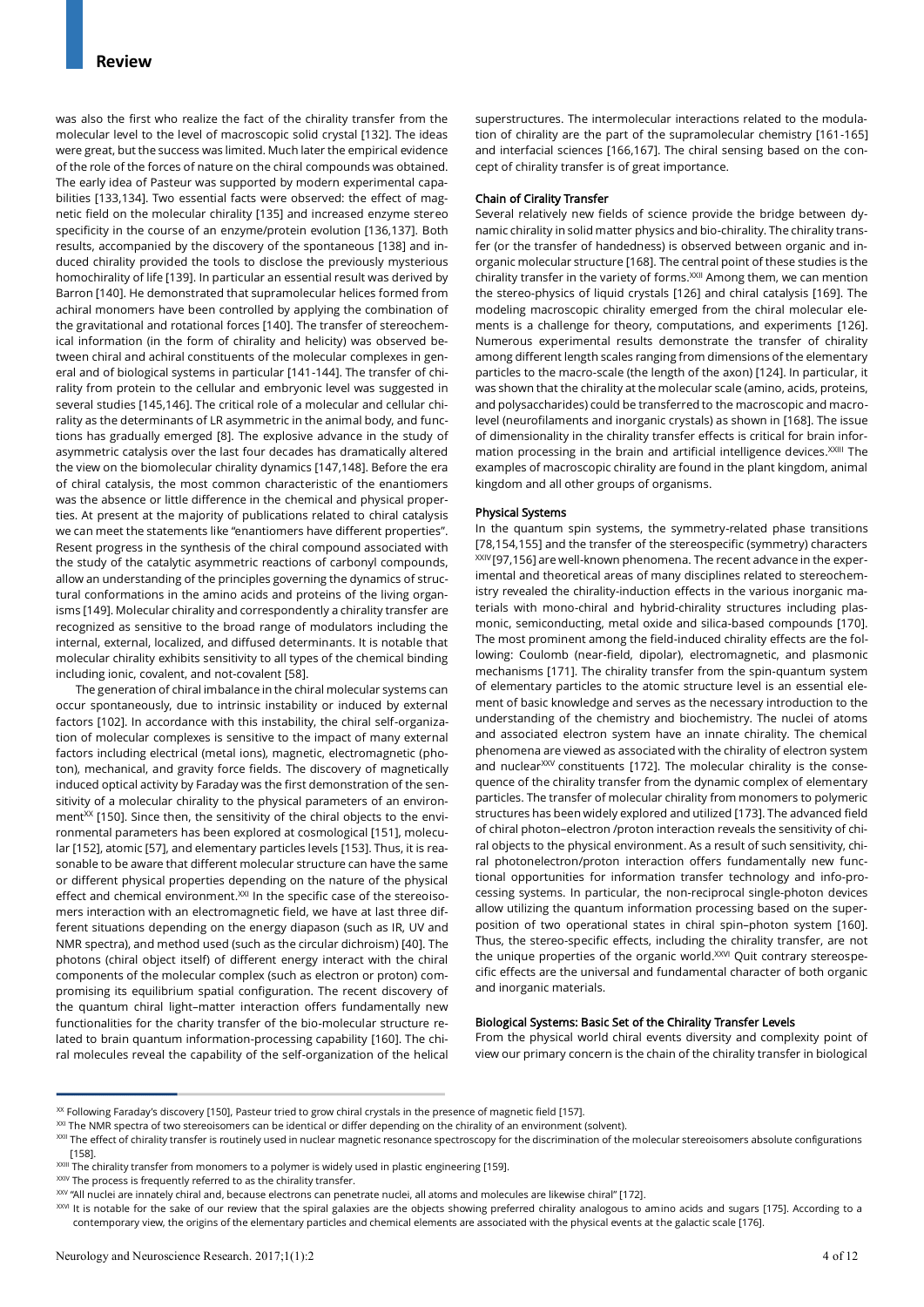systems. The very essential prediction of the sequential chain of chital events in the organism was done long before the modern progress in biostereochemistry [174]. Taking the review of newly discovered facts as a basis, we will clarify the natures of elements in this chain and the hierarchy of these elements within the chain. Referring to the hierarchy of a chirality transfer, we will assume (based on the review of current publications) that it consists of several distinct levels. The basic set of these levels includes the transfer of following types:

- From the elementary particles to the atomic orbital level
- $\bullet$  From the atomic orbital to the molecular level $^{XXVII}$
- From molecular to macro- and supra-molecular level
- From the molecular level to the cellular level
- From the cellular level to neuronal circuits level
- From the cellular to morphological level
- **•** From the morphological to cognitive level
- From the cognitive to the behavioral level

After reviewing the elements of the chiral hierarchy, we will examine what is currently known about the sensitivity of each of the hierarchical levels of chirality to the internal and external determinants. The chirality transfer occurs under the influence of physical and chemical determinants which play a role of the "chirality directing force." The stochastic fluctuations in parameters of an environment could result in the transient fluctuations in the relative prevalence of enantiomers [178], while longterm fluctuations will lead to permanent effects giving a chance for amplification and preservation mechanisms. Several reviews provide information about the range of chirality related events [44,45]. Finally, the degree of "stereo-sensitivity" will reveal the multi-variable pathway contributing to the evolution of the brain cognitive functions.

#### From Elementary Particles to Atomic Level

The chirality transfer from the elementary particles to the arrangement of atomic orbital was considered in the previous paragraphs. The energy difference (parity violation) between the ground and excited states of molecular enantiomers in the presence of weak nuclear force is predicted by theory and proved experimentally [179,180].

#### From Atomic Orbitals to Molecular Level

The wavefunctions of electron orbitals are traditionally considered to be the determinants of the molecular chirality [14]. Consequently, in the stereochemistry, the spatial arrangement of the atomic orbital is the primary determinant of the chiral center's function in bio-molecules, including the amino acids, sugars, and phospholipids. At present, it is a common recognition that the electronic orbitals of the carbon atom constitute the root contributing to the molecular chirality<sup>XXVIII</sup> [181,182].

#### From Molecular to Macro-Molecular and Supra-molecular Level

The alterations of brain molecular chirality, represented in particular by the proteins or lipids constituents, are accompanied by the changes in the left/right asymmetry of the synapse (cellular chirality), asymmetry in the regional brain morphology, and laterality of brain functions in many experimental situations. In this sense the molecular chirality, is the principal initiator of the origin of the life. We will review the chirality transfer events in the order of their natural sequence. The transfer of the symmetry patterns (chirality-induced helicity or chirality-helicity transfer) from the amino acids to peptides [179] and proteins [181] is broadly studied. Four main categories of biological-macromolecules, which exhibit chirality, are

## proteins, lipids, carbohydrates, and nucleic acids [180,183].

PROTEINS. In the human body about 100,000 different proteins introduce the charity phenomenon for all the key physiological, perceptual, cognitive and psychological function of an organism. The chirality transfer from amino acids to proteins secondary and higher order structure is one of the most studied fields in biochemistry. The chirality of protein folding gained attention in condensed matter physics [14,184] and molecular biology [36,185]. The stereo-transformations of proteins are a highly dynamic field of science involving the most advanced analytical capabilities [146,186-196]. The protein's stereo-transformations is the area of particular interest in the neuroscience due to relevance to proteins aggregation disorders such as Alzheimer's, Parkinson's, and Huntington's disease (AD, PD, HD).

CELL MEMBRANE (PHOSPHOLIPIDS AND CHOLESTEROL). A similar mechanism is responsible for the transfer of molecular-level stereo-specificity (chirality) to the supra-molecular level (helicity) in cell membrane rafts during endocytosis [197]. The establishment of helical handedness can be formed at the macro-molecular level due to the stereo-ordering regularity of constituted chiral entities at the intra-molecular and intermolecular interactions [198]. The chirality transfer from the molecular to the supramolecular level (nanometer and micrometer scale) and the morphological level was observed in the inorganic liquid crystals [115], polymers [198], and bio-polymers<sup>XXIX</sup> including cellulose, sugars, proteins, RNA, and DNA.

#### From Molecular to Cellular Level

The origin of cell chirality and its role in the upstream laterality are the subject of many reviews [7]. The review of current studies suggests that "molecular chirality direct whole-cell chirality [8]. The chirality transfer from the molecular (cytoskeleton proteins) to the cellular level (cell wall and cell shape) was demonstrated in the bacterium [199,200,201, 202]. Cellular chirality, in a variety of its forms, is governed by crosstalk of the internal and external determinants.<sup>XXX</sup> Chirality at the cellular level was first studied mostly in ciliates or single-celled protozoans. These studies reveal that molecular chirality directs whole-cell chirality<sup>XXXI</sup> [8]. At the cellular level, signal transduction involves the wave of chiral transformations in the protein-phospholipid interactions [204-206].

#### From Cellular to Morphological Level

The chirality of the biomolecules and the intrinsic cell chirality observed in various organisms appear to be a causal event for the left–right (LR) asymmetric of morphogenesis [8,130]. The multiple pathways of chirality transfer from the molecular cytoskeleton dynamics to the cellular behavior, and to organ asymmetry were found [10]. As was mentioned above, the cell-shape chirality (cell chirality) is found to be driven by an intrinsic molecular mechanism comprising from the family of chiral cytoskeleton proteins [203]. In turn, the chirality transfer from the "chiral cells" to an organ occurs by the process of "planar cell chirality" (PCC). According to the early observation of Brown and Wolpert "the spiral asymmetry, as seen in spiral cleavage and ciliates, involves the conversion of molecular asymmetry to the cellular and multicellular level" [174]. In particular, it includes climbing plants tendrils [207,208], flower petals [209], and shells [210]. In the literature, the cellular and morphological hierarchical levels of chirality transfer are frequently considered together. It is notable, that chiral morphology exhibits the prevalence of the handedness [211]. The coherent and quasi-independent role of the intracellular (gene expression and cytoskeleton dynamics) and extracellular (cilia) determinants in

XXIX Among the biopolymers, we will mostly concentrate on the proteins.

XXVII Due to the topic of our review, we discussed very briefly (just mentioned) the two polar elements in the chain of the chirality transfer: the physic of elementary particles and space-time chirality of an environment. Actually these two elements are seemingly-polar only within our "hierarchical chain". In the nature they are inherently linked to each other by concept of space-time symmetry. Thus the linear sequence of chiral events, in this consideration, becomes a natural circle of the chiral transformations. For those who are interested in the quantum aspects of the chirality transfer we recommend to explore the "chiral effective field theory" [177].

XXVIII Molecular level of the chirality transfer cover the broad range of molecular structures from small molecules (such the amino acids) to the large complexes including polymers (such as proteins) and globular molecules.

XXX Support of this statement speaks to the fact that the cells isolated from developing organism undergo the symmetry transformation even in the absence of the external signals [8].

XXXI Several chiral compounds exhibit capability to block cell proliferation suggesting their relation to issue of the cancer treatment [47].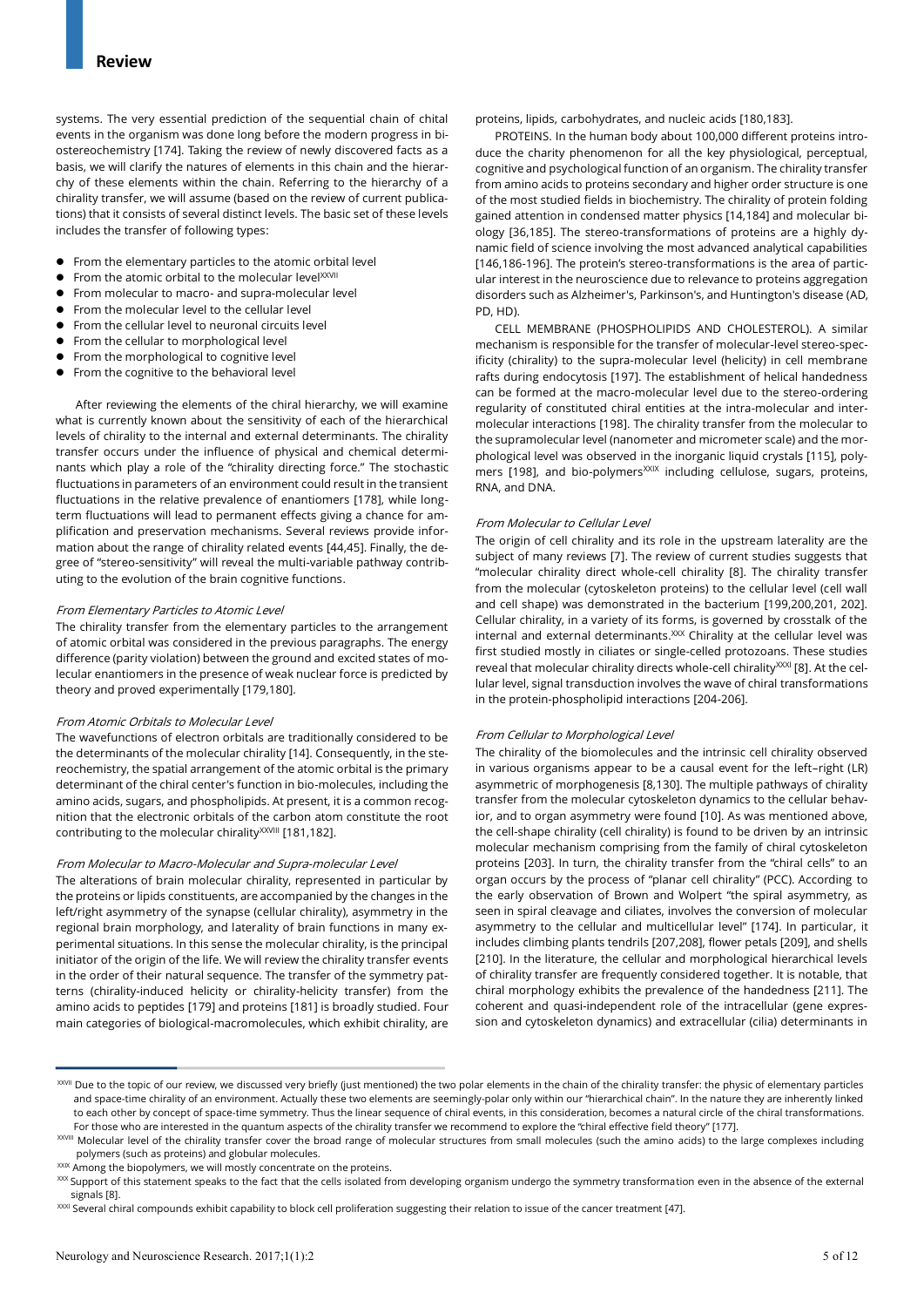the initiation of the embryonic asymmetry were studied in Caenorhabditis elegans, Xenopus, snails, Drosophila, XXXII frogs, chicks, and mice [8,212]. The interaction of proteins and phospholipids chirality at cellular level finally result in the asymmetrical distribution of major CNS receptors<sup>XXXIII</sup> between left and right cerebral cortex [213].

#### From the Morphological to Cognitive Level

The chiral, spiral or helical shapes are seen in the morphology of many biological systems, including the spiraling of plants, and shape of the mammalian cochlea [18]. During animal development, chirality transfer repeatedly occurs at the different levels and scales of spatial organization. As we will see later, each lower-level (in the hierarchy of symmetry transformation) generates the higher level of the morphological and functional specialization. The functional specialization of the nervous system at the molecular (intracellular) level is always under impact of the extracellular events. The functions on the cellular and organ (brain) level, in turn, are always under the acute influence of evolutionary preserved behavioral paradigms. The studies of the association of brain function with the body's reflexive reactions and goal-oriented movement were initiated by works of Pavlov in relation to the conditioned and unconditioned reflexes [214]. The ideas of Pavlov resonate with the earliest thoughts of Plate and Aristotle regarding the succession of memory events and modern theories of cognitive association. Brain asymmetry at the structural level begins to be apparent in the fetal brain in humans and nonhuman primates [215]. Brain laterality at the functional level is considered to be a result of morphological laterality [216]. The higher-order cognitive functions are associated with the spatially distributed activity of cerebral cortex. The anatomical asymmetry of the human cerebral cortex is exhibiting a threepartial differentiation. First-the torque {right frontal and left occipital areas are more prominent in size} [217]. Second-the leftward volumetric dominance in language-related areas [218,219]. Third-the left-right asymmetry in cortical thickness (right biased in frontal and left biased in parietal regions [220-222].

The discrimination between sleep and evoke brain activity with fMRI and EEG techniques demonstrates objective (and now trivial) link of the quantum dynamics of proton and electron with the faculties of space perception, XXXIV and consciousness [223,224]. The chirality transfer from the morphological level to functional brain laterality is considered in the plenty of the articles, reviews, and monographs [44,224-226].

#### From Cognitive to Behavioral Level

Chiral information is used for social communication in the variety of species from insect<sup>XXXV</sup> to human<sup>XXXVI</sup> {face expression and perception} [228,229]. Diverse explanations have been proposed for the origin of the behavioral laterality including space constraints [230], as well as genetic, and ecological determinants. The link between the molecular, functional, and behavioral laterality is the focus of many studies. It is known that lateralized expression of the neuro-receptors serves as internal positional markers (compass) to distinguish the left and right hemisphere. Long time ego these markers were hypothesized to be necessary during ontogenesis for bilaterally-symmetrical brain formation and performance the hemisphere-specific perceptual and cognitive functions [231]. In particular, it was shown that the circle rotation of animal, which is mediated by several neurotransmitting systems, significantly contributed by an asymmetric expression of the hypothalamic neurohormones (such as somatostatin, substance P, and others [232]. Thus behavioral studies support the idea of a hierarchical chain of the chirality transfer.

## Biological Transport, Information Processing, and Cognitive Systems

It is reasonable to mention here that the chirality transfer is relevant to three essential issues associated with space topology: the biological transport, information processing, and principle of cognition. A wide range of the coordinated motions, including the locomotion of organisms, spatial displacements at morphological (muscle fibers), cellular (flagella, cilia, synaptic spine) and molecular levels (protein fold, lipid chirality) are based on the principles of the chiral dynamics [91]. It has become clear that the evolutionary design of biological molecular motors acts upon the chirality transfer from the amino acids to the helical chirality of proteins. The biological molecular transport systems consist of two major parts: the cytoskeleton and motor proteins [233,234]. The functions of intracellular motor-proteins inspired the engineering molecular motors [235,236]. The advance in the design of artificial molecular motors promotes the understanding of the mechanism of intracellular transport [112,202,237, 238]. Thus not only the lower level biological features like the molecular transport, neuronal signaling, but also the higher level features such as sensory perception, brain information processing, and cognitive functions in general are related to the modality of chirality transfers.

#### **Conclusion**

#### Noether's Theorem

Noether's theorem states that each conservation law<sup>XXXVII</sup> is associated with symmetry in the underlying physics [239]. The universal role of symmetry principles in the stereochemical configuration traditionally discussed in relations to the fundumental theorems of Noether, Ruch, and Gödel (240,241). From the platform of modern science, each of the conservation and violation laws is fundamentally associated with the preservation or alteration of the symmetry-related parameters. These universal laws are not only relevant to both nonbiological and biological objects but also are the fundamental determinants of an interaction between them. The symmetry patterns are persistently transferred between any combinations of the objects of similar or different nature.

#### Our Hypothesis

Utilizing the application of universal space time topology principles to the biological world, our hypothesis<sup>XXXVIII</sup> state that the link between molecular chirality and laterality of the cognitive function is based on the universal law of symmetry. Refraining known sentence "space and time are the primary forms of existence" we can say that the dynamic symmetry is the form of existence for the entire variety of the biological objects.

Biological molecules reveal the chirality (handedness) in a variety of fashions many of which are critical for the healthy functions of human body, brain, and mind. The observation of the sign-alternating hierarchies for DNA and proteins contribute to the structure-function link in biochemistry, neuroscience, and psychology [242]. The striking similarity in the chirality-related effects within a broad class of molecular, cellular, and morphological structures inspired researchers in many fields of stereochemistry and neuroscience. The advance in the current results reveals the fundamental significance of molecular chirality in the broad range of interrelated disciplines including an intracellular transport, neuro-development, sensory perception, motor behavior, brain cognitive functions, human psychology, and psychiatry. The helical structures of the proteins are known to be the consequence of amino acid chirality. The helicity of pro-

XXXII In Drosophila, intrinsic cell chirality is observed in various left-right (LR) asymmetric tissues, and appears to be responsible for their LR asymmetric morphogenesis. It is notable that the cell chirality can drive the LR asymmetric development of individual organs without establishing the LR axis of the whole embryo [8].

XXXIII The muscarinic acetylcholine receptors (mAChR), the prevalent receptors in the central nervous system, are asymmetrically distributed between left and right cerebral cortex with the right-side dominance [213].

XXXIV In Kant's view, space and time are a priory forms of sensibility, providing two windows' for empirical intuition.

XXXV The insects and many other animals use molecular chirality for olfactory perception. Insects, which use chiral pheromones, typically produce and respond to either a single stereoisomer or to species-specific blend of only some of the possible stereoisomers [227].

XXXVI The face expression and perception, which play a significant role in human social communication, both are the chirality related functions.

XXXVII Conservation Laws: Conservation of the Linear Momentum, Angular Momentum, and Energy.

XXXVIII Meaning that the hypothesis is based on the universal nature of Noether's theorem and is generated by the review of contemporary experimental facts and theoretical models.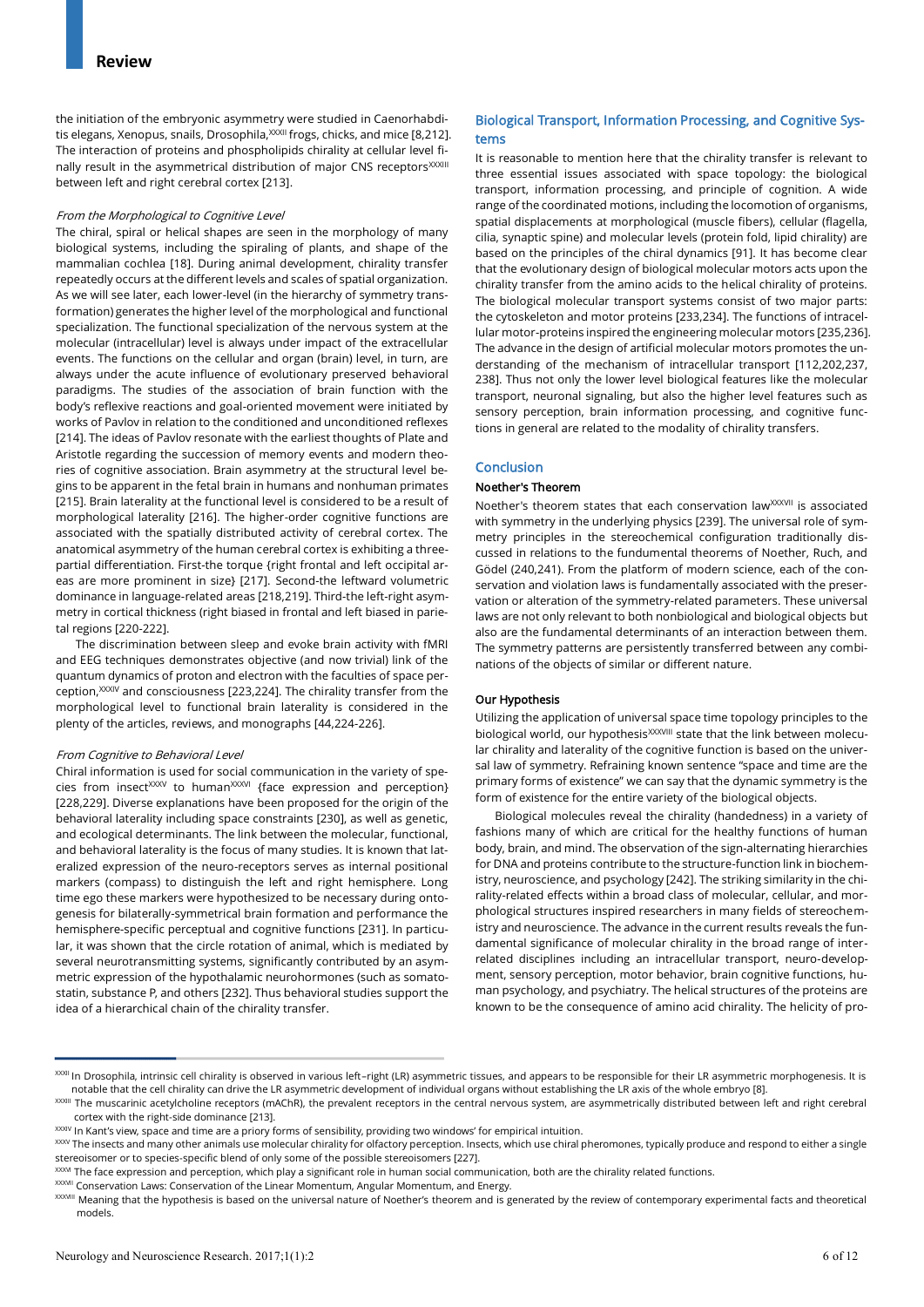teins, in turn, provides an opportunity for chiral biological macromolecular systems with higher hierarchical levels of symmetry and yet unknown functions [46,242,243]. The hierarchy in the chain of the chirality transfer, evident particularly from the current review, possesses several not trivial features. Each of the consequently following hierarchical levels is contributed to from the cumulative power of all lower and higher levels. Each level has its own quasi-independent internal and external determinants. The majority of the external determinants (including environmental) exhibit a chiral nature. As such, the chirality of external determinants is a critical factor in the evolution and development of the organism. The chirality is naturally imposed to the brain structure and function from the two seemingly opposite but fundamentally linked to each other sides: the nature of bio-molecular structures and from the geometry of the environment. The fundamental nature of the chirality transfer should be considered in the experimental design strategy in neuroscience, cognitive science, psychology, and pharmacology. In particular, the molecular chirality is a sensitive indicator of both: the proper protein folding and pathological aggregation. Accordingly, the chirality patterns (raging from molecular chirality to the laterality of brain function) should be considered as a new generation of the biomarkers in the spectrum of the disease conditions including neurodegenerative and psychiatric disorders [22,244]

Several recently published essential papers provide the broad review of the previous and current hypothesis of a perceptual and cognitive development in health [245], and pathology [246]. Referring to the limited progress in the current models, and the low efficiency of drug treatment, authors frequently appeal to the necessity of a new approach in the research of the cognitive functions mechanism. Notably that none of the above-mentioned review are focused on the issues of stereochemistry, and brain asymmetry which are a central point for the study of links between protein folding and brain functions. [247-249]. Even the reviews devoted to structure, function, and assembly of the visual system (which is lateralized and well-studied as one of the most asymmetrical) do not focused on the molecular substrate of sensory functions. The explosive attention to protein-brain topology demonstrated in this year's publications can be considered as a response to the "necessity calls'' [250,245,251, 252].

Our review aims to contribute toward attention to the unifying direction for the studies of development, function, and decline of human perception, cognitive function, and action [252,253].

#### Article Information

## Conflict of Interest Disclosures: None

Funding: None

#### Keywords

Stereochemistry; molecular biology, nonequilibrium biochemistry, phase transition, chirality transfer, chiral catalysis, protein folding, protein aggregation, neuronal cell, information processing, cognitive laterality; cognitive association.

#### References

- 1. Dzygiel P & Wieczorek P. Stereo-selective Transport of Amino Acids and Peptides through Liquid Membranes. Chemical Papers 2002; 56:24-31.
- 2. Alberts B, Johnson A, Lewis J, et al. Molecular Biology of the Cell.  $4<sup>th</sup>$ edition. New York: Garland Science; 2002.
- 3. St-Jean M and Sygusch J. Stereospecific Proton Transfer by a Mobile Catalyst in Mammalian Fructose-1, 6-bisphosphate Aldolase. The Journal of Biological Chemistry 2007;282:31028-31037.
- 4. Solntsev KM, Bartolo EA, Pan G, et al. Excited-State Proton Transfer in Chiral Environments: Photo-racemization of BINOLs1. Israel journal of chemistry 2009;49:27–233.
- 5. Pattersona D and Schnell M. New studies on molecular chirality in the gas phase: enantiomer differentiation and determination of enantiomeric excess. Physical Chemistry Chemical Physics 2014;23.
- 6. Fujiki M. Review. Supramolecular Chirality: Solvent Chirality Transfer in Molecular Chemistry and Polymer Chemistry. Symmetry

2014;6:677-703.

- 7. Tiwari MP and Prasad A. Molecularly imprinted polymer based enantioselective sensing devices: a review. Analytica chimica acta 2015;853:1-18.
- 8. Inaki M, Liu J and Matsuno K. Cell chirality: its origin and roles in leftright asymmetric development. Philosophical Transactions of the Royal Society B 2016;371:1710.
- 9. Deng L, Wu S, Yao M and Gao C. Surface-anchored poly (acryloyl-L (D)-valine) with enhanced chirality-selective effect on cellular uptake of gold nanoparticles.Scientific Reports 2016;6:31595.
- 10. McDowell G, Rajadurai S and Levin M. From cytoskeletal dynamics to organ asymmetry: a nonlinear, regulative pathway underlies leftright patterning. Philosophical Transactions B 2016;371:1710.
- 11. Mousanezhada D, Haghpanaha B, Ghosha R, et al. Elastic properties of chiral, anti-chiral, and hierarchical honeycombs: A simple energybased approach. Theoretical and Applied Mechanics Letters 2016;6:81–96.
- 12. Morrow SM, Bissette AJ and Fletcher SP. Transmission of chirality through space and across length scales. Nature Nanotechnology 2017;12:410–419.
- 13. Noyori R. Nobel lecture. Asymmetric Catalysis; science and opportunities 2001.
- 14. Le Guennec P. On the concept of chirality. Journal of Mathematical Chemistry 1998;23:429–439.
- 15. Ni J, Wang C, Zhang C, Hu Y, et al. Three-dimensional chiral microstructures fabricated by structured optical vortices in isotropic material. Cornel Univ. Library (205). ArXiv: 1608.01220 [physics.optics].
- 16. Book by Nandi N. Chirality in Biological Nanospaces: Reactions in Active Sites. CRC Press. Taylor & Fransis Group 2012.
- 17. Piconese S, Tronelli G, Pippia P and Migliacco F. Chiral and non-chiral nutations in Arabidopsis roots growth on the random positioning machine. Journal of Experimental Botany 2003;54:1909-1918.
- 18. Cai H, Manoussaki D and Chadwick R. Effects of coiling on the micromechanics of the mammalian cochlea. J R Soc Interface 2005; 2: 341– 348.
- 19. Shannahoff-Khalsa D. Review. Lateralized rhythm of the central and autonomic nervous systems. International Journal of Psychopathology 1991;11:225-251.
- 20. Novoselova NY and Sapronov NS. Role of inversion of interhemispheric asymmetry of phospholipid content in rat brain synaptosomes under stress conditions. Doklady Biological Sciences 2012; 442:7-10.
- 21. Novoselova NY, Sapronov NS, Reichardt BA. Phospholipids of synaptosomes from rat brain hemispheres in dynamics of experimental myocardial infarction. Key role of right hemisphere in pathogenesis of depression associated with myocardial infarction (hypothesis). Journal of Asymmetry 2014;8:34-43.
- 22. Weatherly CA, Du S, Parpia C, Santos PT, Hartman AL and Armstrong DW. d-Amino Acid Levels in Perfused Mouse Brain Tissue and Blood: A Comparative Study. ACS Chemical Neuroscience 2017;8:1251-1261.
- 23. GM, Mao B and Cho KC. Chiral Features of Proteins. In the book by Paul G. Mezey: New Developments in Molecular Chirality 1991.
- 24. Tan HH, Makino A, Sudesh K, Greimel P and Kobayashi T. Spectroscopic evidence for the unusual stereochemical configuration of an endosome-specific lipid. Angewandte Chemie International Edition 2012;51:533–535.
- 25. Book by Würges K. Enzyme Supported Crystallization of Chiral Amino Acids. Forschungszentrum Juilich 2011.
- 26. Satir P. Chirality of the cytoskeleton in the origins of cellular asymmetry. Philosophical Transactions of the Royal Society B 2016;371.
- 27. Li M, Zhao C, Ren J and Qu X. Chiral Metallo-Supramolecular Complex Directed Enantioselective Self-Assembly of β-Sheet Breaker Peptide for Amyloid Inhibition. Small 2015;11:4651–4655.
- 28. Scala CD, Yahi N, Boutemeur S, et al. Common molecular mechanism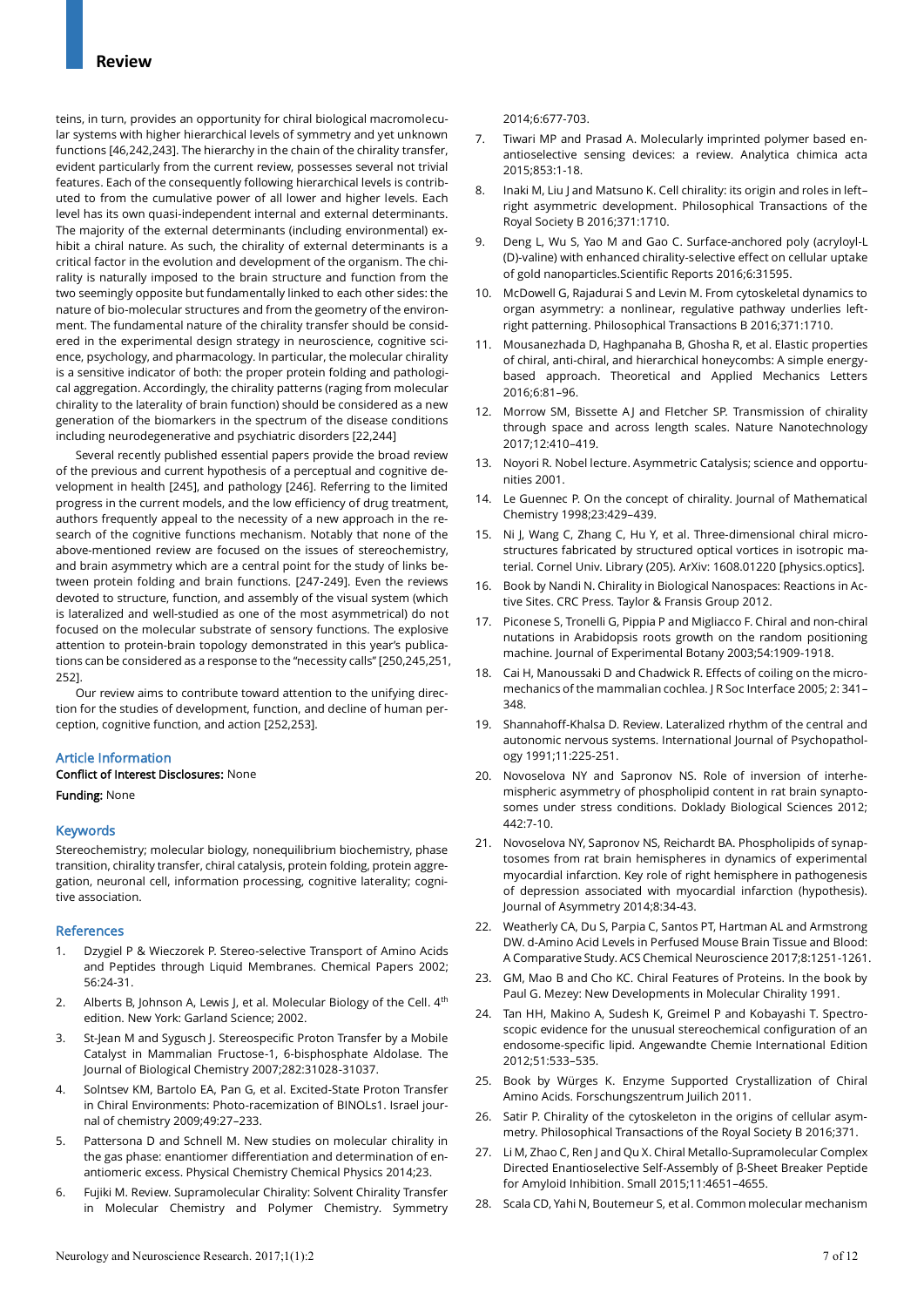of amyloid pore formation by Alzheimer's ă beta-amyloid peptide and alpha-synuclein. Scientific Reports 2016;6:28781.

- 29. Thakur GA, Palmer SL, Harrington PE, et al. Enantiomeric resolution of a novel chiral cannabinoid receptor ligand. Journal of Biochemical and Biophysical Methods 2002; 54:415-422.
- 30. Book edited by Eichelbaum MF, Testa B and Somogyi A. Stereochemical Aspects of Drug Action and Dispositio. Springer-Verlag Berlin Heidelberg (2003).
- 31. Nguyen LA, He H and Pham-Huy C. Chiral Drugs: An Overview. International journal of biomedical science 2006;2:85–100.
- 32. Hutt AJ and O'Grady J. Drug chirality: a consideration of the significance of the stereochemistry of antimicrobial agents. Journal of Antimicrobial Chemotherapy 1996;37:7-32.
- 33. Dixit S and Hag Park J. Application of antibiotics as chiral selectors for capillary electrophoretic enantioseparation of pharmaceuticals: a review. Biomedical Chromatography 2014;28:10–26.
- 34. Wächtershäuser G. From pre-cells to Eukarya a tale of two lipids. Molecular microbiology 2003;47:13-22.
- 35. Weiskopf RB, Nau C and Strichartz GR. Drug Chirality in Anesthesia. Anesthesiology 2002;97:497-502.
- 36. Nanda V, Andrianarijaona A and Narayanan C. The role of protein homochirality in shaping the energy landscape of folding. Protein science : a publication of the Protein Society 2007;8:1667–1675.
- 37. Ali HS, Alhaj OA, Al-Khalifa AS and Brückner H. Determination and stereochemistry of proteinogenic and non-proteinogenic amino acids in Saudi Arabian date fruits. Amino Acids 2014;46:2241-2257.
- 38. Drechsel-Grau C and Marx D. Tunnelling in chiral water clusters: Protons in concert. Nature Physics 2015;11:216–218.
- 39. Matsumoto Y, Chen R, Anikeeva P and Jasanoff A. Engineering intracellular biomineralization and biosensing by a magnetic protein. Nature Communications 2015;6:8721.
- 40. Spector MS, Easwaran KRK, Jyothi G, et al. Chiral molecular self-assembly of phospholipid tubules: A circular dichroism study. Proceedings of the National Academy of Sciences of the United States of America 1996;93:12943–12946.
- 41. S. Bisht S, Pandey P, Bhargava B, et al. Bioremediation polyaromatic hydrocarbons (PAHs) using rhizosphere technology. Brazilian journal of microbiology 2015;46:7-21.
- 42. Kessler D, Kallenbach M, Diezel C, et al. How scent and nectar influence floral antagonists and mutualists. eLife 2015;4:e07641.
- 43. Petersen P. I. Speaker. Water at surfaces with tunable surface chemistries and the chiral imprint of water around DNA. APS March Meeting 2016.Vol. 61, Number 2. Monday–Friday, March 14–18, 2016; Baltimore, Maryland. Session P31: Water at Interfaces: From Spectroscopy Techniques to Computer Simulations. P31.00001 (March 16, 2016).
- 44. Hazen RM. Mineral surfaces, geochemical complexities, and the origin of life. Cold Spring Harbor perspectives in biology 2010;2: a002162.
- 45. Blackmond DG. The origin of biological homochirality. Cold Spring Harbor perspectives in biology Labor. Press. 2010.
- 46. Malyshko EV and Tverdislov VA. Chirality as a physical aspect of structure formation in biological macromolecular systems. Journal of Physics: Conference Series 2016;741:1.
- 47. Chhabra SR, Harty C, Hooi DS, Daykin M, et al. Synthetic analogues of the bacterial signal (quorum sensing) molecule N-(3-oxododecanoyl)-L-homoserine lactone as immune modulators. Journal of medicinal chemistry 2003;46:97-104.
- 48. Yan ECY, Fu L, Wang Z and Liu W. Review. Biological Macromolecules at Interfaces Probed by Chiral Vibrational Sum Frequency Generation Spectroscopy. Chemical Reviews 2014;114:8471–8498.
- 49. Book edited by Lichtfouse E, Schwarzbauer J and Robert D. Environmental Chemistry for a Sustainable World: Volume 2: Remediation of Air and Water Pollutions. Springer Sc. +Bus. Media B.V. 2012.
- 50. Martin M and Jones GV. Motor imagery theory of contralateral handedness effect in recognition memory: toward a chiral psychology of cognition. Journal of Experimental Psychology, General. 1999;128: 265-282.
- 51. Burke WJ and Kratochvil ChJ. Stereoisomers in psychiatry: the case of escitalopram. Journal of clinical psychiatry 2002;4:20-24.
- 52. Baker GB, Prior TI, and Coutts RT. Chirality and drugs used to treat psychiatric disorders. Journal of psychiatry and neuroscience 2002;6:401–403.
- 53. Patocka J and Dvorak A. Biomedical aspects of chiral molecules. Journal of Applied Biomedicine 2004;2:95-100.
- 54. Zawirska-Wojtasiak R. Chirality and the Nature of Food Authenticity of Aroma. Acta Scientiarum Polonorum, Technologia Alimentaria 2006;5: 21-36.
- 55. Carlavilla D, Victoria Moreno-Arribas M, Fanali S, Cifuentes A. Chiral MEKC-LIF of amino acids in foods: Analysis of vinegars. Electrophoresis 2006;27:2551–2557.
- 56. Li B and Haynie DT. Chiral Drug Separation. In the book edited by Sunggyu Lee. Encyclopedia of Chemical Processing 2006;1.
- 57. Wang P, Yu SJ, Govorov AO and Ouyang M. Cooperative expression of atomic chirality in inorganic nanostructures. Nature Communications 2017.
- 58. Ariga K, Richards GJ, Ishihara S, Izawa H and Hill JP. Review. Intelligent Chiral Sensing Based on Supramolecular and Interfacial Concepts. Sensors 2010;10:6796-6820.
- 59. Prelog V. Chirality in Chemistry. Nobel Lecture, December 12, 1975. The Nobel Foundation (1975). From Nobel Lectures, Chemistry 1971- 1980, Editor-in-Charge Tore Frängsmyr, Editor Sture Forsén, World Scientific Publishing Co., Singapore, 1993.
- 60. Frank. On spontaneous asymmetric synthesis. Biochimica et biophysica acta 1953;4:459-63.
- 61. Jafarpour F, Biancalani T, Goldenfeld N. Noise-induced symmetry breaking far from equilibrium and the emergence of biological homochirality. Physical Review E 2017;95(3-1):032407.
- 62. Ulbricht TLV and Vester F. Attempts to induce optical activity with polarized β -radiation. Tetrahedron 1962;18:629-637.
- 63. Dreiling JM and Gay TJ. Chirality Sensitive Electron-Induced Molecular breaking and the Vester-Ulbricht Hypothesis. Physical Review Letters 2014;113:118103.
- 64. Dreiling and Joan. Chiral Sensitivity in Electron-Molecular Interactions. APS Gaseous Electronics Conference 2015, abstract #IW4.001The Smithsonian/NASA Astrophysics Data System.
- 65. Viedma C. Chiral symmetry breaking crystallization: complete chiral purity induced by nonlinear autocatalysis recycling. Physical Review Letters 2005;94:065504.
- 66. Klussmann M, Iwamura H, Mathew SP, Wells DH, et al. Thermodynamic control of asymmetric amplification in amino acid catalysis. Nature 2006;441:621–623.
- 67. Blackmond DG. Chiral amnesia as a driving force for solid-phase homochirality. Chemistry European. Journal. 2007;13:3290-3295.
- 68. Viedma C. Chiral symmetry breaking and complete chiral purity in thermodynamic-kinetic feedback near equilibrium: implication for the origin of biochirality. Astrobiology 2007;7:312-319.
- 69. Cronin J and Reisse J. Chirality and the Origin of Homochirality. Ch. 3 in the Book edited by Muriel Gargaud, Bernard Barbier, Hervé Martin, Jacques Reisse. Lectures in Astrobiology. 1:473. Edited by Muriel Gargaud, Bernard Barbier, Hervé Martin and Jacques Reisse.
- 70. Blackmond DG. The origin of biological homochirality. Cold Spring Harbor perspectives in biology 2010;2:a002147.
- 71. McGuire BA, Carroll PB, Loomis RA, et al. Discovery of the Interstellar Chiral Molecule Propylene Oxide (CH3CHCH2O). Science 2016;352:1449-1452.
- 72. Hein JE and Blackmond DG. On the origin of single chirality of amino acids and sugars in biogenesis. Accounts of chemical research.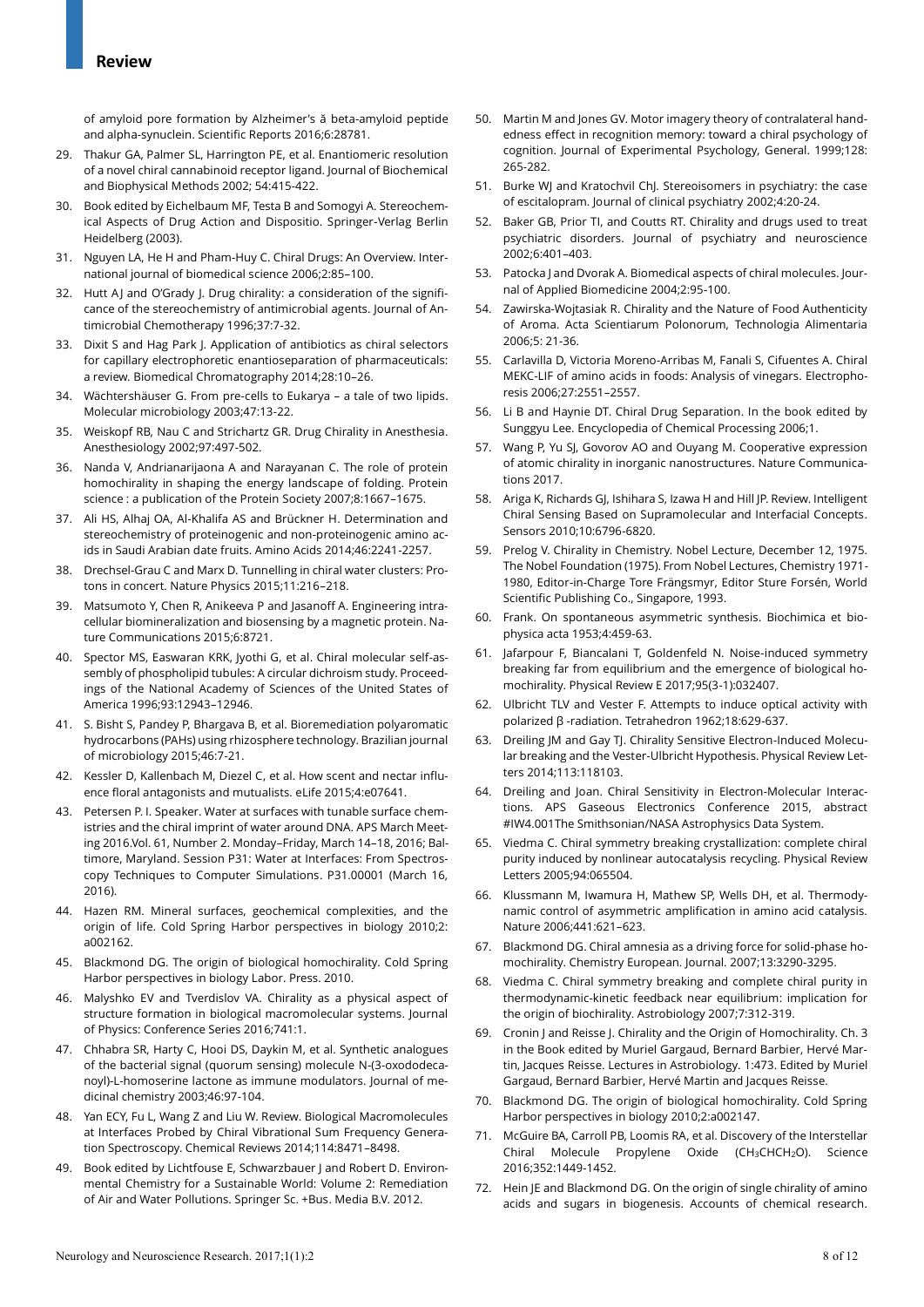2012;45:2045–2054.

- 73. Yin P, Zhang ZM, Lv H, et al. Chiral Recognition and Selection during the Self-Assembly Process of Protein-Mimic Macroanions. Nature Communications 2015;6:6475.
- 74. Bouvier M. Review. Oligomerization of G-protein-coupled transmitter receptors. Nature Reviews Neuroscience 2012;2:274-286.
- 75. Turner NJ. Controlling chirality. Current Opinion in Biotechnology 2003;14:401-416.
- 76. Kanga L and Lubenskya TC. Chiral twist drives raft formation and organization in membranes composed of rod-like particles. Proceedings of the National Academy of Sciences of the United States of America 2017;114:E19–E27.
- 77. Pemberton TA and Christianson DW. Review. Genera base-general acid catalysis by terpenoid cyclases. The Journal of Antibiotics 2016;69:486–493.
- 78. Shiho K, Kumatabara Y and Shirakawa S. A new generation of chiral phase-transfer catalysts. Organic and Biomolecular Chemistry 2016;14:5367-5376.
- 79. Stamatopoulos P , Brohan E, Prevost C, et al. Influence of Chirality of Lactones on the Perception of Some Typical Fruity Notes through Perceptual Interaction Phenomena in Bordeaux Dessert Wines. Journal of agricultural and food chemistry 2016;64:8160-8167.
- 80. Book edited by Stamenov M and Gallese V. Mirror Neurons and the Evolution of Brain and Language. John Benjamines B.V. 2002.
- 81. Pizzarello S. The chemistry of life's origin: A carbonaceous meteorite perspective. Accounts of Chemical Research 2006;39:231-237.
- 82. Zahnle K, Schaefer L and Fegley B. Earth's early atmospheres. Cold Spring Harbor perspectives in biology 2010;2:a004895.
- 83. Meinert C. Understanding the Origin of Chiral Molecules in Interstellar Space. Séminaires LLR. Institut de chimie de Nice. (Europe/Paris) 2016.
- 84. Singh D. Neutrino helicity and chirality transitions in Schwarzschild space-time. Physical Review D 2005;71.
- 85. Sarasij RC and Rao M. Tilt texture domains on a membrane and chirality induced budding. Physical Review Letters 2002;88.
- 86. Lin SK. The Nature of the Chemical Process. 1. Symmetry Evolution Revised Information Theory, Similarity Principle and Ugly Symmetry. International Journal of Molecular Sciences 2001;2:10-39.
- 87. Wang Y and Nathans J. REVIEWS. Tissue/planar cell polarity in vertebrates: new insights and new questions. Development 2007;134:647-658.
- 88. Lawrence PA, Struhl G and Casal J. Perspective Opinion. Planar cell polarity: one or two pathways? Nature Reviews Genetics 2007;8:555- 563.
- 89. Vandenberg LN and Levin M. A unified model for left-right asymmetry? Comparison and synthesis of molecular models of embryonic laterality. Developmental biology 2013;379:1-15.
- 90. Axelrod JD. Strabismus comes into focus. Nature Cell Biology 2002;4:E6-E8.
- 91. Le Bel JA. "Sur les relations qui existent entre les formules atomiques des corps organiques et le pouvoir rotatoire de leurs dissolutions" (On the relations that exist between the atomic formulas of organic substances and the rotatory power of their solutions), Bulletin de la Société Chimique de Paris 1874;22:337–347.
- 92. van't Hoff JH. A suggestion looking to the extension into space of the structural formulas at present used in chemistry. And a note upon the relation between the optical activity and the chemical constitution of organic compounds. Archives neerlandaises des sciences exactes et naturelles 1874; 9: 445-454.
- 93. Weisberg M, Needham P and Hendry R. Philosophy of Chemistry. Stanford Encyclopedia of Philosophy 2011.
- 94. Wolf C. Dynamic Stereochemistry of Chiral Compounds: Principles and Applications. Copyright: 2007.
- 95. Tsukube H and Shinoda S. Lanthanide complexes in molecular

recognition and chirality sensing of biological substrates. Chemical Reviews 2002;102:2389–2404.

- 96. SongG and Ren J. Recognition and regulation of unique nucleic acid structures by small molecules. Chemical Communications 2010;46:7283–7294.
- 97. J. Crassous J. Transfer of chirality from ligands to metal centers: Recent examples. Chemical Communications 2012;48:9684-9692.
- 98. Kolomiets E, Berl V and Lehn JM. Chirality induction and protonationinduced molecular motions in helical molecular strands. Chemistry A European Journal 2007;13:5466-5479.
- 99. Eerdun C, Hisanaga S and Setsune J. Single helicates of dipalladium (II) hexapyrroles: Helicity induction and redox tuning of chiroptical properties. Angewandte Chemie International Education 2013;52:929-932.
- 100. Brown RA, Diemer V, Webb SJ, Clayden J. End-to-end conformational communication through a synthetic purinergic receptor by ligandinduced helicity switching. Nature Chemistry 2013;5:853-860.
- 101. Miyake H. Supramolecular Chirality in Dynamic Coordination Chemistry. Symmetry 2014;6:880-895.
- 102. K. Soai K. Amplification of Chirality. Pg. 73. Topic in Current Chemistry 2008;284. Springer-Verlag Berlin (2008).
- 103. Ito H, Ikeda M, Hasegawa T, Furusho Y and Yashima E. Synthesis of complementary double-stranded helical oligomers through chiral and achiral amidinium-carboxylate salt bridges and chiral amplification in their double-helix formation. Journal of the American Chemical Society 2011;133:3419-3432.
- 104. Yashima E, Ousaka N, Taura D, et al. Supramolecular Helical Systems: Helical Assemblies of Small Molecules, Foldamers, and Polymers with Chiral Amplification and Their Functions. Chemical Reviews 2016;116:13752-13990.
- 105. Kafri R, Markovitch O and Lancet D. Spontaneous chiral symmetry breaking in early molecular networks.Biology Direct 2010;5:38.
- 106. Li Y, Wang M, Li Q, et al. Azoarenes with opposite chiral configuration: light-dravercible handedness inversion in self-organized helical superstructures. Angewandte Chemie International Edition 2013;52:8925-8929.
- 107. Li Q. Nanoscience with Liquid Crystals: From Self-Organized Nanostructures to Applications. Springer Int. Publish. Switzerland 2014.
- 108. Jiang X, Lim YK, Zhang BJ, et al. Dendritic molecular switch: Chiral folding and helicity inversion. Journal of the American Chemical Society 2008;130:16812-16822.
- 109. Akine S, Hotate S and Nabeshima T. A molecular leverage for helicity control and helix inversion. Journal of the American Chemical Society 2011;133:13868-13871.
- 110. Miyake H, Ueda M, Murota S, Sugimoto H and Tsukube H. Helicity inversion from left- to right-handed square planar Pd (II) complexes: Synthesis of a diastereomer pair from a single chiral ligand and their structure dynamism. Chemical Communications 2012;48:3721-3723.
- 111. Weigelt S, Busse C, Petersen L, et al. Chiral switching by spontaneous conformational change in adsorbed organic molecules. Nature Materials 2006;5:112-117.
- 112. Pijper D, Jongejan MGM, Meetsma A and Feringa BL. Light-controlled supramolecular helicity of a liquid-crystalline phase using a helical polymer functionalized with single chiroptical molecular switch. Journal of the American Chemical Society 2008;130:4541-4552.
- 113. Stillinger FC. Microscopic Kinetic Model Exhibiting Chiral Symmetry Breaking. Bruce Berne Symposium, ACS, Boston, Aug. 22-25, 2010.
- 114. Hajlaouia F, Yahyaouia S, Nailia H, Mhiria T and Batailleb T. Crystal structure, phase transition and thermal decomposition of a copper (II) sulfate dihydrate containing a chiral organic ammonium cation. Inorganica Chimica Acta 2010;363:691-695.
- 115. Dierking I. Chiral Liquid Crystals: Structure, Phases, Effects. Symmetry 2014;6:444-472.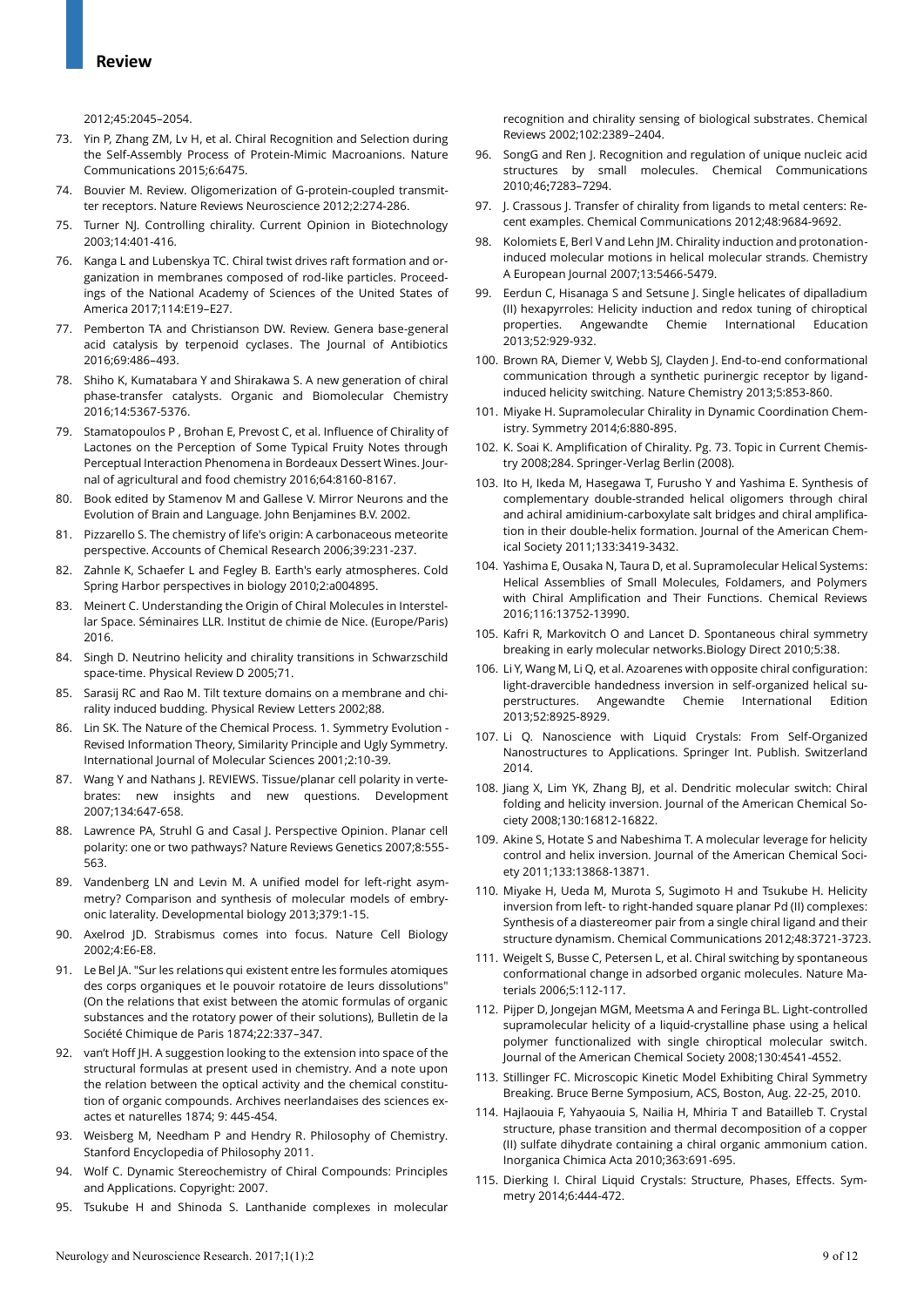- 116. Smith E and Morowitz HJ. The Origin and Nature of Life on Earth: The Emergence of the Fourth Geosphere. Cambroge University Press 2016.
- 117. Butler MT and John B. Wallingford. Planar cell polarity in development and disease. Nature Reviews Molecular Cell Biology 2017;18:375-388.
- 118. Strutt D and Goodrich LV. Review. Principles of planar polarity in animal development. Development 2011;138:1877-1892.
- 119. Chela-Flores J. The origin of chirality in protein amino acids. Chirality 1994;6:165-168.
- 120. Iachello F. Analytic Description of Critical Point Nuclei in a Spherical-Axially Deformed Shape Phase Transition. Physical Review Letters 2001;87.
- 121. Alloyeau D, Ricolleau C, Mottet C, et al. Size and shape effects on the order-disorder phase transition in CoPt nanoparticles. Nature Materials 2009;8:940-946.
- 122. Nishiyama I, Yamamoto J, Goodby JW and Yokoyama H. Chiral smectics: Molecular design and superstructures. Molecular Crystals and Liquid Crystals 2005;443:25-41.
- 123. Callister T, Sammut L, Qiu S, Mandel I and Thrane E. Limits of Astrophysics with Gravitational-Wave Backgrounds. Physical Review X 2016;6.
- 124. Wang JS, Feng XQ, Xu J, Qin QH and Yu SW. Chirality Transfer from Molecular to Morphological Scales in Quasi-One-Dimensional Nano-Materials: A Continuum Model. Journal of Computational and Theoretical Nanoscience 2011;8:1278-1287.
- 125. Qing G and Sun T. The transformation of chiral signals into macroscopic properties of materials using chirality-responsive polymers. NPG Asia Materials 2012;4:e4.
- 126. De Michele C, Zanchetta G, Bellini T, Frezza E and Ferrarini A. Hierarchical Propagation of Chirality through Reversible Polymerization: The Cholesteric Phase of DNA Oligomers. ACS Macro Letters 2016;5:208-212.
- 127. Coullet P, Lega J, Houchmandzadeh B and Lajzerowicz J. Breaking chirality in nonequilibrium systems. Physical Review Letters 1990;65:1352.
- 128. Tjhunga E, Catesa ME and Marenduzzob Dd. Contractile and chiral activities codetermine the helicity of swimming droplet trajectories. Proceedings of the National Academy of Sciences of the United States of America 2017;18:4631-4636.
- 129. Pi-Boleda B, Sans M, Campos M, et al. Studies on Cycloalkane-Based Bisamide Organogelators: A New Example of Stochastic Chiral Symmetry-Breaking Induced by Sonication. A European Journal of Chemistry 2017;23:3357-3365.
- 130. Wang JS, Wang G, Feng XQ, et al. Hierarchical chirality transfer in the growth Towel Gourd tendrils. Scientific Reports 2013;3:3102.
- 131. Pasteur L. Sur les corpuscles organizes qui existent dand l'atmosphere: Examen de la doctrine des generations spontaneous. Lecon Professee a la Societe Chimique de Paris. lw. 19 Mai 1861.
- 132. Gal J. Louis Pasteur, Language, and Molecular Chirality. I. Background and Dissymmetry. Chirality 2011;23:1-16.
- 133. Mason SF. Molecular Optical Activity and the Chiral Discriminations. Cambridge University Press. 1982.
- 134. Bonet JC, Ignés-Mullol J and Sagués F. Chiral selection under swirling: From a concept to its realization in soft-matter self-assembly. Contributions to science 2015;11:199-205. Thematic issue on Non-equilibrium physics.
- 135. Kozlova SG, Kompankov NB and Zavakhina MS. Activation Parameters of Self-Diffusion of Aromatic Chiral Molecules in External Magnetic Fields. Journal of Physical Chemistry B. 2017;121:6655-6658.
- 136. Bonner WA. Chirality and life. Origins of Life and Evolution of the Biosphere 1995;25:175-190.
- 137. Shimada A, Ozaki H, Saito T and Noriko F. Tryptophanase-Catalyzed

l-Tryptophan Synthesis from d-Serine in the Presence of Diammonium Hydrogen Phosphate. International journal of molecular sciences 2009;10:2578-2590.

- 138. Jeong J, Aetukuri N, Graf T, et al. Suppression of Metal-Insulator Transition in VO2 by Electric Field-Induced Oxygen Vacancy Formation. Science 2013; 339: 402-1405.
- 139. Palyi G, Zucchi C and Caglioti L. Progress in Biological Chirality. Chapter: 26. Shimada A, Fujii N and Saiko T. Tryptophanase on D-Tryptophan. Introduction. Elsevier Ltd (2004).
- 140. Barron LD. Chirality: spin and gravity give a helping hand. Nature Chemistry 2012;4:150-152.
- 141. Ousaka N, Takeyama Y, Iida H and Yashima E. Chiral information harvesting in dendritic metallopeptides. Nature Chemistry 2011;3:856- 861.
- 142. Albrecht M. Let's twist again'—double-stranded, triple-stranded, and circular helicates. Chemical Reviews 2001;101:3457-3498.
- 143. Clayden J. Molecular devices: Communicating chirality. Nature Chemistry 2011;3:842-843.
- 144. Palmans ARA and Meijer EW. Amplification of chirality in dynamic supramolecular aggregates. Angewandte Chemie International Edition 2007;46:8948-8968.
- 145. Aw S, and Levin M. Hypothesis. Is left-right asymmetry a form of planar cell polarity? Development 2009;136:355-366.
- 146. Kannan S and Zacharias M. Folding simulations of Trp-cage mini protein in explicit solvent using biasing potential replica-exchange molecular dynamics simulations. Proteins 2009;76:448-460.
- 147. Jacobsen EN, Pfaltz A and Yamamoto H. Comprehensive Asymmetric Catalysis. Springer, Berlin. 1999; I-III.
- 148. Ojima I. Catalytic Asymmetric Synthesis. Wiley, New York, 3rd Edition 2000.
- 149. Hosamani B, Ribeiro MF, da Silva Júnior EN and Namboothiri NNI. Catalytic asymmetric reactions and synthesis of quinones. Journal of Organic & Biomolecular Chemistry 2016;29: 6913-6931.
- 150. Faraday M. Esq. D.C.L. F.R.S. LIV.Thoughts on Ray-vibrations. Philosophical Magazine 1846;28.
- 151. Dvornikov M and Semikoz V. Lepton asymmetry growth in the symmetric phase of an electroweak plasma with hypermagnetic fields versus its washing out by sphalerons. Physical Review 2013.
- 152. Woszczyk A and Szabelski P. Enhancing the separation of enantiomers in absorbed overlayers: a Monte Carlo study. Annales Universitatis Mariae Curie-Skłodowska. Lublin - Polonia. 2014;68:133-141.
- 153. Volovik GE and Krusius M. Viewpoint: Chiral Quantum Textures. Physics 2012;5:130.
- 154. Kessler EM, Giedke G, Imamoglu A, et al. Dissipative phase transition in a central spin system. Physical Review A 2012;86.
- 155. Krokhmalskii T, Baliha V, Derzhko O, Schulenburg J and Richter J. Frustrated honeycomb-lattice bilayer quantum antiferromagnet in a magnetic field: Unconventional phase transitions in a two-dimensional isotropic Heisenberg model. Physical Review B 2017;95.
- 156. Labuta J, et al. NMR Spectroscopic detection of chirality and enantopurity in referenced systems without formation of diastereomers. Nature Communications 2013;4: 2188.
- 157. Pasteur L. C.r. hebd. Séanc. Acad. Sci. Paris. 1848. 26;535. Oeuvres de Pasteur Vol. 1 (ed. Pasteur Valery-Radot) 61-64 (Masson, Paris, 1922).
- 158. Parker D. NMR determination of enantiomeric purity. Chemical Reviews 1991;91:1441-1457.
- 159. Park J, Goh M and Akagi K. Helical Nylons and Polyphthalamides Synthesized by Chiral Interfacial Polymerizations between Chiral Nematic Liquid Crystal and Water Layers. Macromolecules 2014;47:2784-2795.
- 160. Lodah P, Mahmoodian S, Stobbe S, et al. Chiral quantum optics. Nature 2017;541:473-480.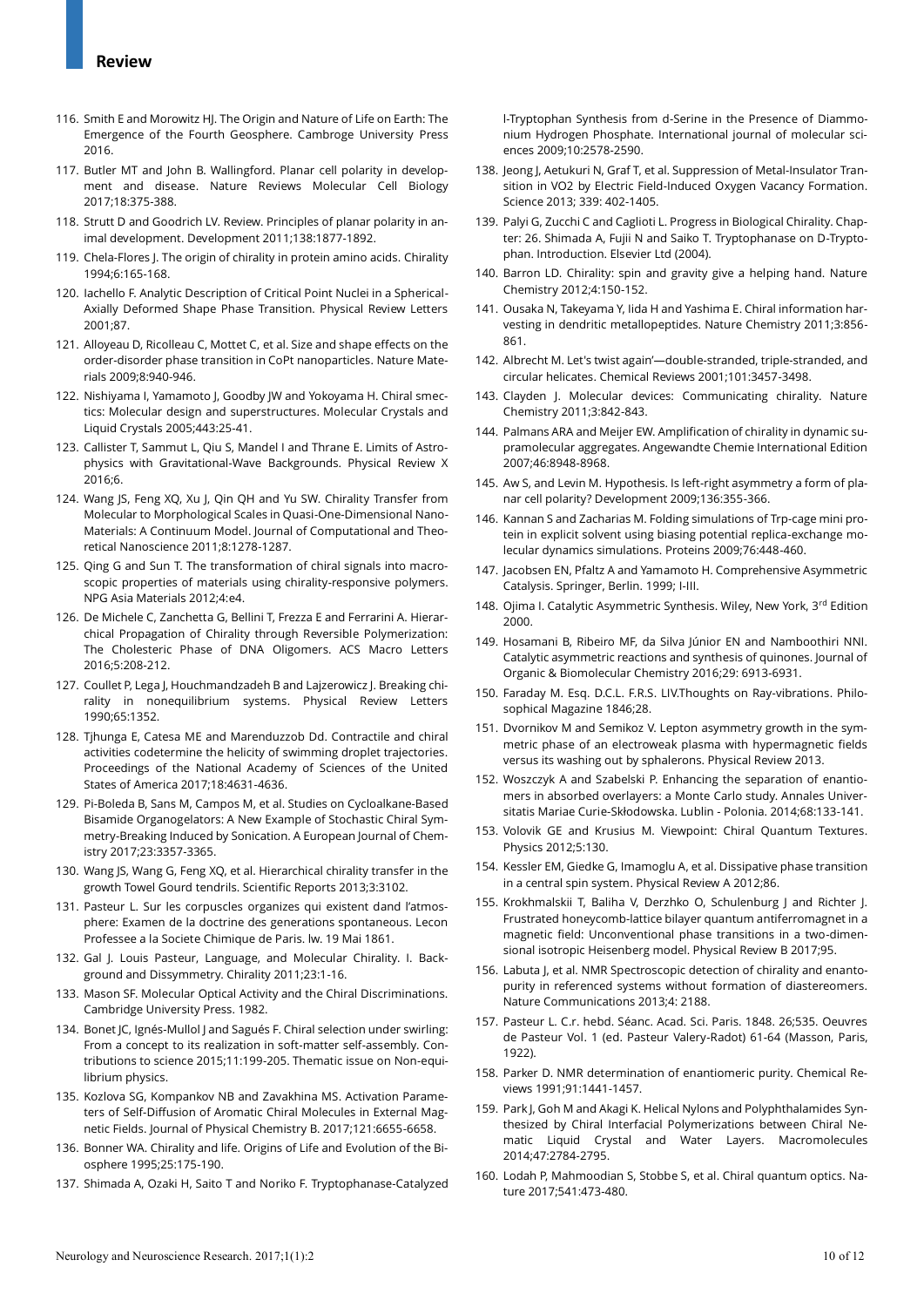## **Review**

- 161. Ariga K, Vinu A, Hill JP, Mori T. Coordination chemistry and supramolecular chemistry in mesoporous nanospace. Coordination Chemistry Reviews 2007;251:2562-2591.
- 162. Nakanishi T, Michinobu T, Yoshida K, et al. Nanocarbon superhydrophobic surfaces created from fullerene-based hierarchical supramolecular assemblies. Advanced Materials 2008;20:443-446.
- 163. Nakanishi T, Takahashi H, Michinobu T, et al. Fine-tuning supramolecular assemblies of fullerenes bearing long alkyl chains. Thin Solid Films 2008;516:2401-2406.
- 164. Okamoto K, Chithra P, Richards JG, JP, Ariga K. Self-assembly of optical molecules with supramolecular concepts. International journal of molecular sciences 2009;10:1950-1966.
- 165. Mandal S, Lee MV, Hill JP, Vinu A and Ariga K. Recent developments in supramolecular approach for nanocomposites. Journal of Nanoscience and Nanotechnology 2010;10:21-33.
- 166. Pu L. Fluorescence of organic molecules in chiral recognition. Chemical Reviews 2004;104:1687-1716.
- 167. Watarai H and Adachi K. Measuring the optical chirality of molecular aggregates at liquid-liquid interfaces. Analytical and Bioanalytical Chemistry 2009;395:1033-1046.
- 168. Xiao W, Ernst KH, Palotas K, et al. Microscopic origin of chiral shape induction in achiral crystals. Nature Chemistry 2016; 8:326-330.
- 169. Fu W and Tang W. Chiral Monophosphorus Ligands for Asymmetric Catalytic Reactions. ACS Catalasis 2016;6: 4814-4858.
- 170. Govana J and Gun'ko YK. Recent progress in chiral inorganic nanostructures. Nanoscience 2016;3:1-30.
- 171. Ben-Moshe A, Maoz BM, Govorov AO and Markovich G. Chirality and chiroptical effects in inorganic nanocrystal systems with plasmon and exciton resonances. Chemical Society Reviews. 2013;42:7028- 7041.
- 172. Pagni RM. The weak nuclear force, the chirality of atoms, and the origin of optically active molecules. Foundations of Chemistry 2009;11:105-122.
- 173. Kawagoe Y, Fujiki M and Nakanoa Y. Limonene magic: noncovalent molecular chirality transfer leading to ambidextrous circularly polarised luminescent π-conjugated polymers. New Journal of Chemistry 2010;34:637-647.
- 174. Brown NA and Wolpert L. The development of handedness in left/right asymmetry. Development 1990;109:1-9.
- 175. Capozziello S and Lattanzi A. Spiral galaxies as enantiomers: Chirality, an underlying feature in chemistry and astrophysics. Chirality 2006;18:17-23.
- 176. Boyd R. ChiralStardust, Supernovae and the Molecules of Life: Might We All Be Aliens? Springer Science+Business Media. 2012.
- 177. Machleidt R and Entem DR. Chiral effective field theory and nuclear forces. Physics Reports 2011;503:1-75.
- 178. Vasseur DA and Fox JW. Phase-locking and environmental fluctuations generate synchrony in a predator-prey community. Letter Nature 2009;460:1007-1010.
- 179. Lin H, Jiang Y, Zhang Q, Hua K and Li Z. An in-tether sulfilimine chiral center induces helicity in short peptides. Chemical Communications 2016;52:10389-10391.
- 180. Letokhov VS. On difference of energy levels of left and right molecules due to weak interactions. Physics Letters A 1975;53:275-276.
- 181. Quick M. How important is parity violation for molecular and bimolecular chirality? Angewandte Chemie International Edition 2002;41:4618-4630.
- 182. Xu K. Anisotropic 2s2p Orbitals as Simple Descriptors of the Chirality of Carbon Centres. Australian Journal of Chemistry 2016;69:775-784.
- 183. Jackson G. Types of Biological Macromolecules.
- 184. Kwiecińska J and Cieplak M. Chirality and protein folding. Journal of Physics: Condensed Matter 2005;17.
- 185. Stefani M. Protein Folding and Misfolding on Surfaces. International Journal of Molecular Sciences 2009;9:2515-2542.
- 186. Onuchic JN, Luthey-Schulten Z and Wolynes PG. Theory of protein folding: the energy landscape perspective. Annual Review of Physical Chemistry 1997;48:545-600.
- 187. Duan Y and Kollman PA. Pathways to a protein folding intermediate observed in a 1-microsecond simulation in aqueous solution. Science 1998;282:740-744.
- 188. Daggett V and Fersht A. The present view of the mechanism of protein folding. Nature Reviews Molecular Cell Biology 2003;4:497-502.
- 189. Kubelka J, Hofrichter J and Eaton WA. The protein folding 'speed limit'. Current Opinion in Structural Biology 2004;14:76-88.
- 190. Seibert MM, Patriksson A, Hess B and van der Spoel D. Reproducible polypeptide folding and structure prediction using molecular dynamics simulations. Journal of Molecular Biology 2005;354:173-183.
- 191. Scheraga HA, Khalili M and Liwo A. Protein-folding dynamics: Overview of molecular simulation techniques. Annual Review of Physical Chemistry 2007;58:57-83.
- 192. Dill KA, Ozkan SB, Weikl TR, Chodera JD and Voelz VA. The protein folding problem: When will it be solved? Current Opinion in Structural Biology 2007;17:342-346.
- 193. Ensign DL, Kasson PM and Pande VS . Heterogeneity even at the speed limit of folding: Large-scale molecular dynamics study of a fast-folding variant of the villin headpiece. Journal of Molecular Biology 2007;374:806-816.
- 194. Juraszek J, Bolhuis PG. Rate constant and reaction coordinate of Trpcage folding in explicit water. Biophysical Journal 2008;95:4246-4257.
- 195. Freddolino PL and Schulten K. Common structural transitions in explicit-solvent simulations of villin headpiece folding. Biophysical Journal 2009;97:2338-2347.
- 196. Zhanga C and Maa J. Folding helical proteins in explicit solvent using dihedral-biased tempering. Proceedings of the National Academy of Sciences of the United States of America 2012;109:8139-8144.
- 197. Sarasij RC, Mayor S and Rao M. Chirality-Induced Budding: A Raft-Mediated Mechanism for Endocytosis and Morphology of Caveolae? BioPhysical Journal 2007;92:3140-3158.
- 198. Ho RM, Wang HF and Li MC. Chirality Transfer in Chiral Polymers and Block Copolymers. Encyclopedia of Polymer Science and Technology 2014.
- 199. Cabeen MT and Jacobs-Wagner C. Bacterial cell shape. Nature Reviews Microbiology 2005;3:601-610.
- 200. Gitai Z. The new bacterial cell biology: Moving parts and subcellular architecture. Cell 2005;120:577-586.
- 201. Gaballah A, Kloeckner A, Otten C, Sahl HG and Henrichfreise B. Functional Analysis of the Cytoskeleton Protein MreB from Chlamydophila pneumoniae. PLoS ONE 2011;6:e25129.
- 202. Wang S, Furchtgott L, Huang KC and Shaevitza JW. Helical insertion of peptidoglycan produces chiral ordering of the bacterial cell wall. Proceedings of the National Academy of Sciences of the United States of America 2012;109(10): E595-E604.
- 203. Hatori R, Ando T, Sasamura T, et al. Left-right asymmetry is formed in individual cells by intrinsic cell chirality. Mechanisms of Development 2014;133:146-62.
- 204. Zhong-can OY and Jixing L. Theory of helical structures of tilted chiral lipid bilayers. Physical Review A 1991;43:6826-6836.
- 205. Eghiaian F. Lipid Chirality Revisited: A Change in Lipid Configuration Transforms Membrane-Bound Protein Domains. Biophysical Journal 2015;108:2757-2758.
- 206. Lister FGA, Le Bailly BAF, Webb SJ and Jonathan C. Ligand-modulated conformational switching in a fully synthetic membrane-bound receptor. Nature Chemistry 2017;9:420-425.
- 207. Darwin C. On the movement and habits of climbing plants. John Murray. London. 1865.
- 208. Isnard S and Silk WK. Moving with climbing plants from Charles Darwin's time into 21<sup>st</sup> century. American Journal Botany 2009;96:1205-1221.